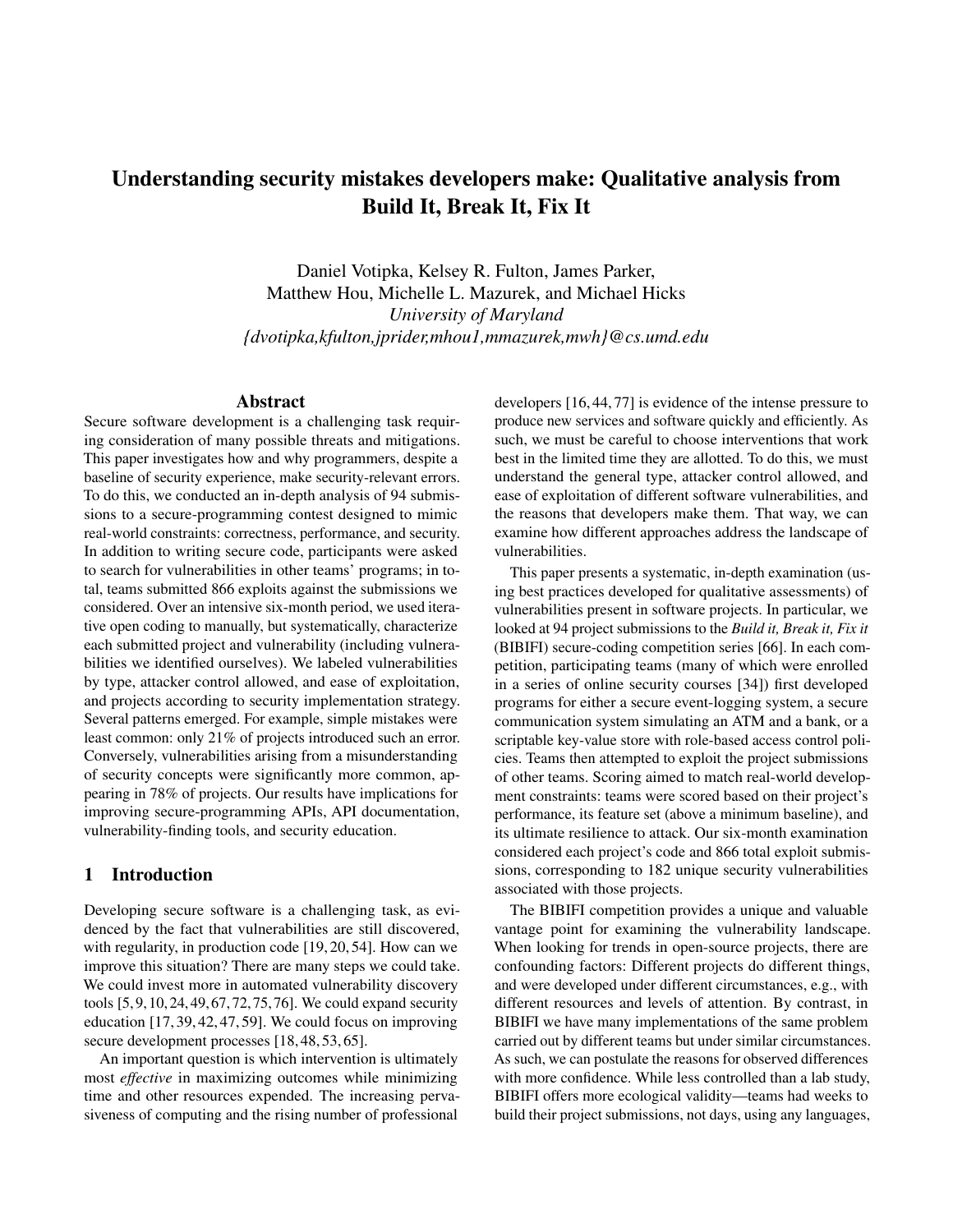tools, or processes they preferred.

Our rigorous manual analysis of this dataset both identified new insights about secure development and confirmed findings from lab studies and field measurements, all with implications for improving secure-development training, securityrelevant APIs [\[2,](#page-13-9)[35,](#page-14-9)[57\]](#page-14-10), and tools for vulnerability discovery.

Simple mistakes, in which the developer attempts a valid security practice but makes a minor programming error, were least common: only 21% of projects introduced such an error. Mitigations to these types of mistakes are plentiful. For example, in our data, minimizing the trusted code base (e.g., by avoiding duplication of security-critical code) led to significantly fewer mistakes. Moreover, we believe that modern analysis tools and testing techniques [\[6,](#page-13-10) [7,](#page-13-11) [13,](#page-13-12) [14,](#page-13-13) [23,](#page-13-14) [27,](#page-14-11) [37,](#page-14-12) [40,](#page-14-13) [43,](#page-14-14) [70,](#page-15-8) [71,](#page-15-9) [81\]](#page-15-10) should uncover many of them. All but one of the mistakes in our dataset were found and exploited by opposing teams. In short, this type of bug appears to be both relatively uncommon and amenable to existing tools and best practices, suggesting it can be effectively managed.

On the other hand, vulnerabilities arising from misunderstanding of security concepts were significantly more common: 78% of projects introduced at least one such error. In examining these errors, we identify an important distinction between intuitive and unintuitive security requirements; for example, several teams used encryption to protect confidentiality but failed to also protect integrity. In 45% of projects, teams missed unintuitive requirements altogether, failing to even attempt to implement them. When teams implemented security requirements, most were able to select the correct security primitives to use (only 21% selected incorrectly), but made conceptual errors in attempting to apply a security mechanism (44% of projects). For example, several projects failed to provide randomness when an API expects it. Although common, these vulnerabilities proved harder to exploit: only 71% were exploited by other teams (compared to 97% of simple mistakes), and our qualitative labeling identified 35% as difficult to exploit (compared to none of the simple mistakes). These more complex errors expose a need for APIs less subject to misuse, better documentation, and better security training that focuses on less-intuitive concepts like integrity.

Overall, our findings suggest rethinking strategies to prevent and detect vulnerabilities, with more emphasis on conceptual difficulties rather than mistakes.

# 2 Data

This section presents the Build It, Break It, Fix It (BIBIFI) secure-programming competition [\[66\]](#page-15-7), the data we gathered from it which forms the basis of our analysis, and reasons why the data may (or may not) represent real-world situations.

### 2.1 Build it, Break it, Fix it

A BIBIFI competition comprises three phases: *building*, *breaking*, and *fixing*. Participating teams can win prizes in both *build-it* and *break-it* categories.

In the first (*build it*) phase, teams are given just under two weeks to build a project that (securely) meets a given specification. During this phase, a team's *build-it score* is determined by the correctness and efficiency of their project, assessed by test cases provided by the contest organizers. All projects must meet a core set of functionality requirements, but they may optionally implement additional features for more points. Submitted projects may be written in any programming language and are free to use open-source libraries, so long as they can be built on a standard Ubuntu Linux VM.

In the second (*break it*) phase, teams are given access to the source code of their fellow competitors' projects in order to look for vulnerabilities.<sup>[1](#page-1-0)</sup> Once a team identifies a vulnerability, they create a test case (a *break*) that provides evidence of exploitation. Depending on the contest problem, breaks are validated in different ways. One is to compare the output of the break on the target project against that of a "known correct" reference implementation (RI) written by the competition organizers. Another way is by confirming knowledge (or corruption) of sensitive data (produced by the contest organizers) that should have been protected by the target project's implementation. Successful breaks add to a team's *break-it score*, and reduce the target project's team's build-it score.

The final (*fix it*) phase of the contest affords teams the opportunity to fix bugs in their implementation related to submitted breaks. Doing so has the potential benefit that breaks which are superficially different may be unified by a fix, preventing them from being double counted when scoring.

### 2.2 Data gathered

We analyzed projects developed by teams participating in four BIBIFI competitions, covering three different programming problems: *secure log*, *secure communication*, and *multiuser database*. (Appendix [A](#page-15-11) provides additional details about the makeup of each competition.) Each problem specification required the teams to consider different security challenges and attacker models. Here we describe each problem, the size/makeup of the reference implementation (for context), and the manner in which breaks were submitted.

Secure log (SL, Fall 2014 and Spring 2015, RI size: 1,013 lines of OCaml). This problem asks teams to implement two programs: one to securely append records to a log, and one to query the log's contents. The build-it score is measured by log query/append latency and space utilization, and teams may implement several optional features.

<span id="page-1-0"></span><sup>&</sup>lt;sup>1</sup>Source code obfuscation was against the rules. Complaints of violations were judged by contest organizers.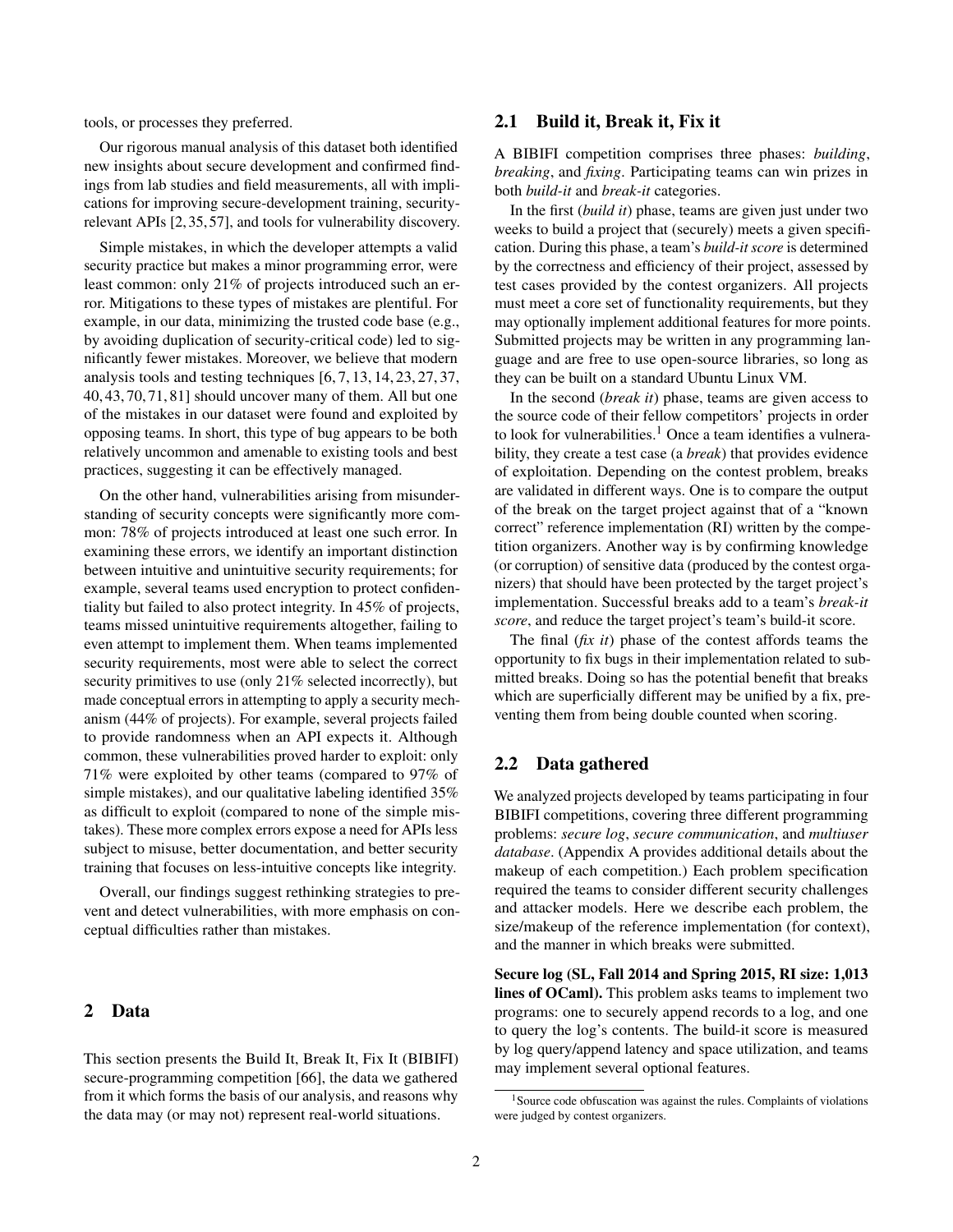Teams should protect against a malicious adversary with access to the log and the ability to modify it. The adversary does not have access to the keys used to create the log. Teams are expected (but not told explicitly) to utilize cryptographic functions to both encrypt the log and protect its integrity. During the break-it phase, the organizers generate sample logs for each project. Break-it teams demonstrate compromises to either integrity or confidentiality by manipulating a sample log file to return a differing output or by revealing secret content of a log file.

Secure communication (SC, Fall 2015, RI size: 1,124 lines of Haskell). This problem asks teams to build a pair of client/server programs. These represent a bank and an ATM, which initiates account transactions (e.g., account creation, deposits, withdrawals, etc.). Build-it performance is measured by transaction latency. There are no optional features.

Teams should protect bank data integrity and confidentiality against an adversary acting as a man-in-the-middle (MITM), with the ability to read and manipulate communications between the client and server. Once again, build teams were expected to use cryptographic functions, and to consider challenges such as replay attacks and side-channels. Break-it teams demonstrate exploitations violating confidentiality or integrity of bank data by providing a custom MITM and a script of interactions. Confidentiality violations reveal the secret balance of accounts, while integrity violations manipulate the balance of unauthorized accounts.

Multiuser database (MD, Fall 2016, RI size: 1,080 lines of OCaml). This problem asks teams to create a server that maintains a secure key-value store. Clients submit scripts written in a domain-specific language. A script authenticates with the server and then submits a series of commands to read/write data stored there. Data is protected by role-based access control policies customizable by the data owner, who may (transitively) delegate access control decisions to other principals. Build-it performance is assessed by script running time. Optional features take the form of additional script commands.

The problem assumes that an attacker can submit commands to the server, but not snoop on communications. Breakit teams demonstrate vulnerabilities with a script that shows a security-relevant deviation from the behavior of the RI. For example, a target implementation has a confidentiality violation if it returns secret information when the RI denies access.

Project Characteristics. Teams used a variety of languages in their projects. Python was most popular overall (39 teams, 41%), with Java also widely used (19, 20%), and C/C++ third (7 each, 7%). Other languages used by at least one team include Ruby, Perl, Go, Haskell, Scala, PHP, JavaScript Visual Basic, OCaml, C#, and F#. For the secure log problem, projects ranged from 149 to 3857 lines of code (median 1095). secure communication ranged from 355 to 4466 (median 683) and multiuser database from 775 to 5998 (median 1485).

### 2.3 Representativeness: In Favor and Against

Our hope is that the vulnerability particulars and overall trends that we find in BIBIFI data are, at some level, representative of the particulars and trends we might find in real-world code. There are several reasons in favor of this view:

• Scoring incentives match those in the real world. At build-time, scoring favors features and performance—security is known to be important, but is not (yet) a direct concern. Limited time and resources force a choice between uncertain benefit later or certain benefit now. Such time pressures mimic short release deadlines.

• The projects are substantial, and partially open ended, as in the real world. For all three problems, there is a significant amount to do, and a fair amount of freedom about how to do it. Teams must think carefully about how to design their project to meet the security requirements. All three projects consider data security, which is a general concern, and suggest or require general mechanisms, including cryptography and access control. Teams were free to choose the programming language and libraries they thought would be most successful. While real-world projects are surely much bigger, the BIBIFI projects are big enough that they can stand in for a component of a larger project, and thus present a representative programming challenge for the time given.

• About three-quarters of the teams whose projects we evaluated participated in the contest as the capstone to an on-line course sequence (MOOC) [\[34\]](#page-14-8). Two courses in this sequence — software security and cryptography — were directly relevant to contest problems. Although these participants were students, most were also post-degree professionals; overall, participants had a average of 8.9 years software development experience. Further, prior work suggests that in at least some secure development studies, students can substitute effectively for professionals, as only security experience, not general development experience, is correlated with security outcomes [\[3,](#page-13-15) [4,](#page-13-16) [56,](#page-14-15) [58\]](#page-14-16).

On the other hand, there are several reasons to think the BIBIFI data will not represent the real world:

• Time pressures and other factors may be insufficiently realistic. For example, while there was no limit on team size (they ranged from 1 to 7 people with a median of 2), some teams might have been too small, or had too little free time, to devote enough energy to the project. That said, the incentive to succeed in the contest in order to pass the course for the MOOC students was high, as they would not receive a diploma for the whole sequence otherwise. For non-MOOC students, prizes were substantial, e.g., \$4000 for first prize. While this may not match the incentive in some securitymature companies where security is "part of the job" [\[36\]](#page-14-17) and continued employment rests on good security practices, prior work suggests that many companies are not security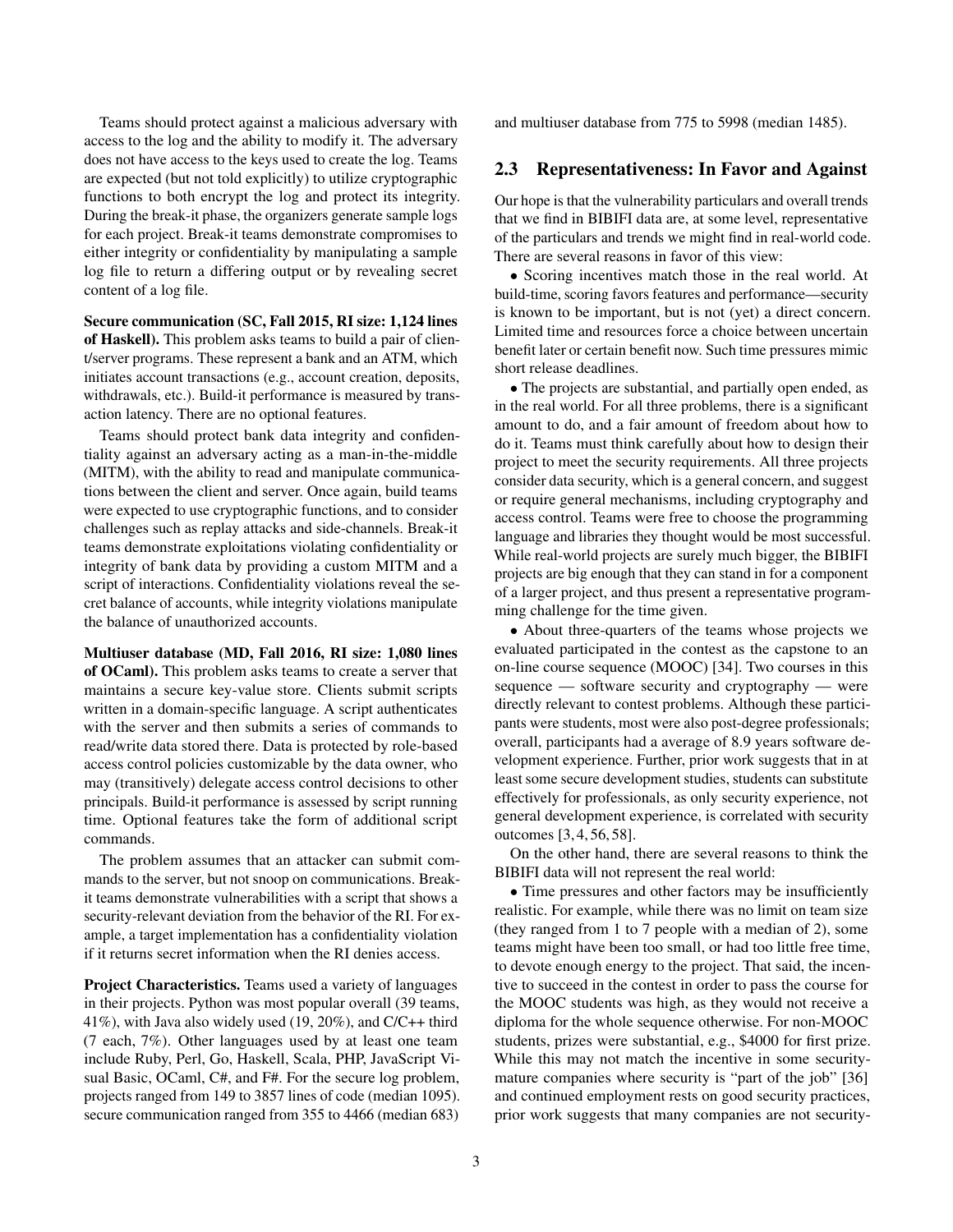mature [\[8\]](#page-13-17).

• We only examine three secure-development scenarios. These problems involve common security goals and mechanisms, but results may not generalize outside them to other security-critical tasks.

• BIBIFI does not simulate all realistic development settings. For example, in some larger companies, developers are supported by teams of security experts [\[78\]](#page-15-12) who provide design suggestions and set requirements, whereas BIBIFI participants carry out the entire development task. BIBIFI participants choose the programming language and libraries to use, whereas at a company the developers may have these choices made for them. BIBIFI participants are focused on building a working software package from scratch, whereas developers at companies are often tasked with modifying, deploying, and maintaining existing software or services. These differences are worthy of further study on their own. Nevertheless, we feel that the baseline of studying mistakes made by developers tasked with the development of a full (but small) piece of software is an interesting one, and may indeed support or inform alternative approaches such as these.

• To allow automated break scoring, teams must submit exploits to prove the existence of vulnerabilities. This can be a costly process for some vulnerabilities that require complex timing attacks or brute force. This likely biases the exploits identified by breaker teams. To address this issue, two researchers performed a manual review of each project to identify and record any hard to exploit vulnerabilities.

• Finally, because teams were primed by the competition to consider security, they are perhaps more likely to try to design and implement their code securely [\[57,](#page-14-10) [58\]](#page-14-16). While this does not necessarily give us an accurate picture of developer behaviors in the real world, it does mirror situations where developers are motivated to consider security, e.g., by security experts in larger companies, and it allows us to identify mistakes made even by such developers.

Ultimately, the best way to see to what extent the BIBIFI data represents the situation in the real world is to assess the connection empirically, e.g., through direct observations of real-world development processes, and through assessment of empirical data, e.g., (internal or external) bug trackers or vulnerability databases. This paper's results makes such an assessment possible: Our characterization of the BIBIFI data can be a basis of future comparisons to real-world scenarios.

### 3 Qualitative Coding

We are interested in characterizing the vulnerabilities developers introduce when writing programs with security requirements. In particular, we pose the following research questions:

RQ1 What *types* of vulnerabilities do developers introduce? Are they conceptual flaws in their understanding of security requirements or coding mistakes?

- RQ2 How much *control* does an attacker gain by exploiting the vulnerabilities, and what is the effect?
- RQ3 How *exploitable* are the vulnerabilities? What level of insight is required and how much work is necessary?

Answers to these questions can provide guidance about which interventions—tools, policy, and education—might be (most) effective, and how they should be prioritized. To obtain answers, we manually examined 94 BIBIFI projects (67% of the total), the 866 breaks submitted during the competition, and the 42 additional vulnerabilities identified by the researchers through manual review. We performed a rigorous *iterative open coding* [\[74,](#page-15-13) pg. 101-122] of each project and introduced vulnerability. Iterative open coding is a systematic method, with origins in qualitative social-science research, for producing consistent, reliable labels ('codes') for key concepts in unstructured data.<sup>[2](#page-3-0)</sup> The collection of labels is called a *codebook*. The ultimate codebook we developed provides labels for vulnerabilities—their type, attacker control, and exploitability—and for features of the programs that contained them.

This section begins by describing the codebook itself, then describes how we produced it. An analysis of the coded data is presented in the next section.

# 3.1 Codebook

Both projects and vulnerabilities are characterized by several labels. We refer to these labels as *variables* and their possible values as *levels*.

#### 3.1.1 Vulnerability codebook

To measure the types of vulnerabilities in each project, we characterized them across four variables: *Type*, *Attacker Control*, *Discovery Difficulty*, and *Exploit Difficulty*. The structure of our vulnerability codebook is given in Table [1.](#page-4-0)<sup>[3](#page-3-1)</sup> Our coding scheme is adapted in part from the CVSS system for scoring vulnerabilities [\[30\]](#page-14-18). In particular, *Attacker Control* and *Exploit Difficulty* relate to the CVSS concepts of *Impact*, *Attack Complexity*, and *Exploitability*. We do not use CVSS directly, in part because some CVSS categories are irrelevant to our dataset (e.g., none of the contest problems involve human interactions). Further, we followed qualitative best practices of letting natural (anti)patterns emerge from the data, modifying the categorizations we apply accordingly.

Vulnerability type. The *Type* variable characterizes the vulnerability's underlying source (RQ1). For example, a vulnerability in which encryption initialization vectors (IVs) are

<span id="page-3-0"></span><sup>2</sup>Hence, our use of the term "coding" refers to a type of structured categorization for data analysis, not a synonym for programming.

<span id="page-3-1"></span><sup>&</sup>lt;sup>3</sup>The last column indicates Krippendorff's  $\alpha$  statistic [\[38\]](#page-14-19), which we discuss in Section [3.2.](#page-4-1)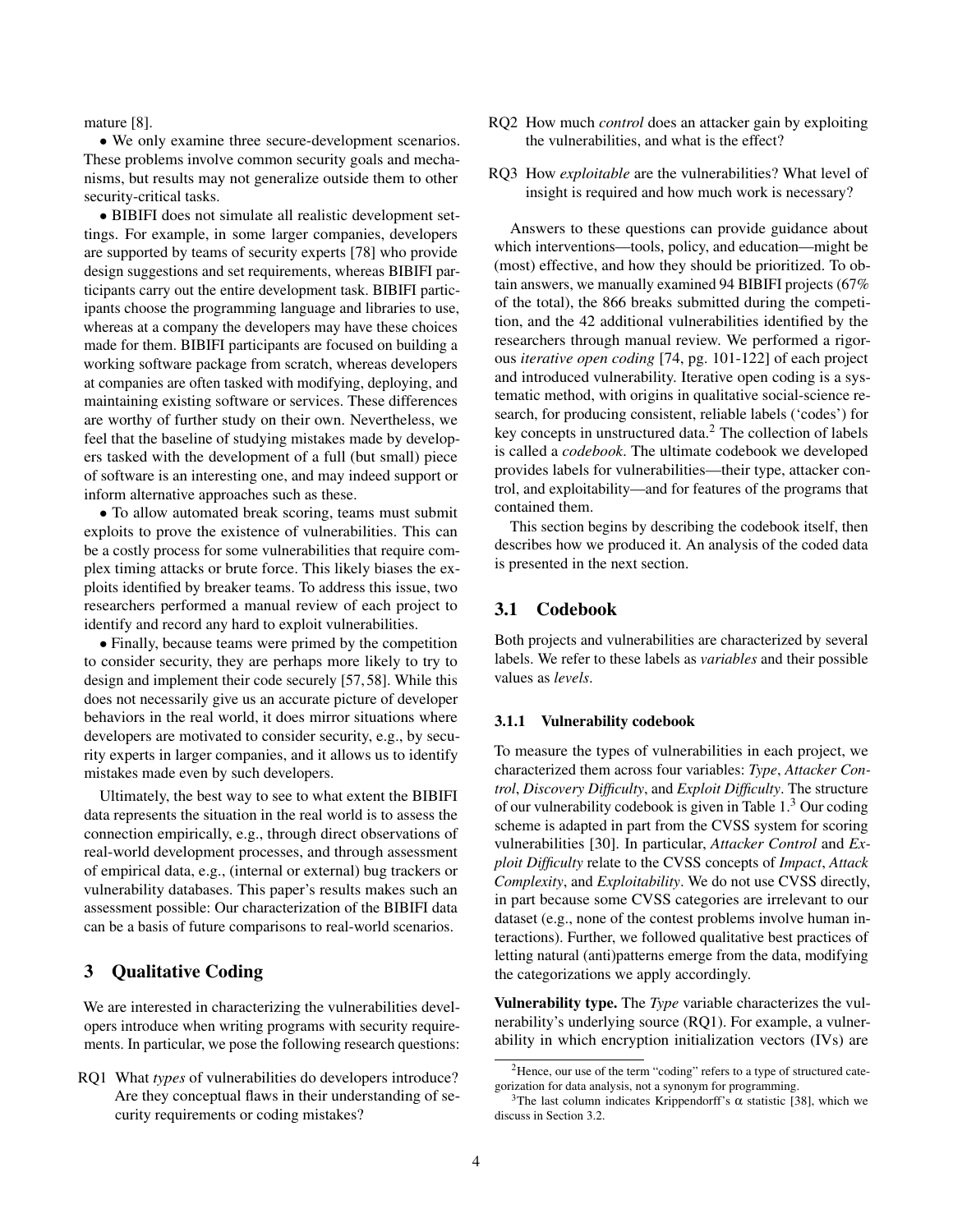<span id="page-4-0"></span>

| Variable                  | Levels                     | <b>Description</b>                                | Alpha [38] |
|---------------------------|----------------------------|---------------------------------------------------|------------|
| Type                      | (See Table 2)              | What caused the vulnerability to be introduced    | 0.85, 0.82 |
| <b>Attacker Control</b>   | Full / Partial             | What amount of the data is impacted by an exploit | 0.82       |
| Discovery Difficulty      | Execution / Source /       | What level of sophistication would an attacker    | 0.80       |
|                           | Deep Insight               | need to find the vulnerability                    |            |
| <i>Exploit Difficulty</i> | Single step / Few steps /  | How hard would it be for an attacker to exploit   |            |
|                           | Many steps / Probabilistic | the vulnerability once discovered                 |            |

Table 1: Summary of the vulnerability codebook.

reused is classified as having the issue *insufficient randomness*. The underlying source of this issue is a conceptual misunderstanding of how to implement a security concept. We identified more than 20 different issues grouped into three types; these are discussed in detail in Section [4.](#page-5-0)

Attacker control. The *Attacker Control* variable characterizes the impact of a vulnerability's exploitation (RQ2) as either a full compromise of the targeted data or a partial one. For example, a secure-communication vulnerability in which an attacker can corrupt any message without detection would be a full compromise, while only being able to corrupt some bits in the initial transmission would be coded as partial.

Exploitability. We indicated the difficulty to produce an exploit (RQ3) using two variables, *Discovery Difficulty* and *Exploit Difficulty*. The first characterizes the amount of knowledge the attacker must have to initially find the vulnerability. There are three possible levels: only needing to observe the project's inputs and outputs (*Execution*); needing to view the project's source code (*Source*); or needing to understand key algorithmic concepts (*Deep insight*). For example, in the secure-log problem, a project that simply stored all events in a plaintext file with no encryption would be coded as *Execution* since neither source code nor deep insight would be required for exploitation. The second variable, *Exploit Difficulty*, describes the amount of work needed to exploit the vulnerability once discovered. This variable has four possible levels of increasing difficulty depending on the number of steps required: only a single step, a small deterministic set of steps, a large deterministic set of steps, or a large probabilistic set of steps. As an example, in the secure-communication problem, if encrypted packet lengths for failure messages are predictable and different from successes, this introduces an information leakage exploitable over multiple probabilistic steps. The attacker can use a binary search to identify the initial deposited amount by requesting withdrawals of varying values and observing which succeed.

#### 3.1.2 Project codebook

To understand the reasons teams introduced certain types of vulnerabilities, we coded several project features as well. We tracked several objective features including the lines of

code (LoC) as an estimate of project complexity; the IEEE programming-language rankings [\[41\]](#page-14-20) as an estimate of language maturity (*Popularity*); and whether the team included test cases as an indication of whether the team spent time auditing their project.

We also attempted to code projects more qualitatively. For example, the variable *Minimal Trusted Code* assessed whether the security-relevant functionality was implemented in single location, or whether it was duplicated (unnecessarily) throughout the codebase. We included this variable to understand whether adherence to security development best practices had an effect on the vulnerabilities introduced [\[12,](#page-13-18) pg. 32-36]. The remaining variables we coded (most of which don't feature in our forthcoming analysis) are discussed in Appendix [B.](#page-15-14)

### <span id="page-4-1"></span>3.2 Coding Process

Now we turn our attention to the process we used to develop the codebook just described. Our process had two steps: Selecting a set of projects for analysis, and iteratively developing a codebook by examining those projects.

#### 3.2.1 Project Selection

We started with 142 qualifying projects in total, drawn from four competitions involving the three problems. Manually analyzing every project would be too time consuming, so we decided to consider a sample of 94 projects—just under 67% of the total. We did not sample them randomly, for two reasons. First, the numbers of projects implementing each problem are unbalanced; e.g., secure log comprises just over 50% of the total. Second, a substantial number of projects had no break submitted against them—57 in total (or 40%). A purely random sample from the 142 could lead us to considering too many (or too few) projects without breaks, or too many from a particular problem category.

To address these issues, our sampling procedure worked as follows. First, we bucketed projects by the problem solved, and sampled from each bucket separately. This ensured that we had roughly 67% of the total projects for each problem. Second, for each bucket, we separated projects with a submitted break from those without one, and sampled 67% of the projects from each. This ensured we maintained the relative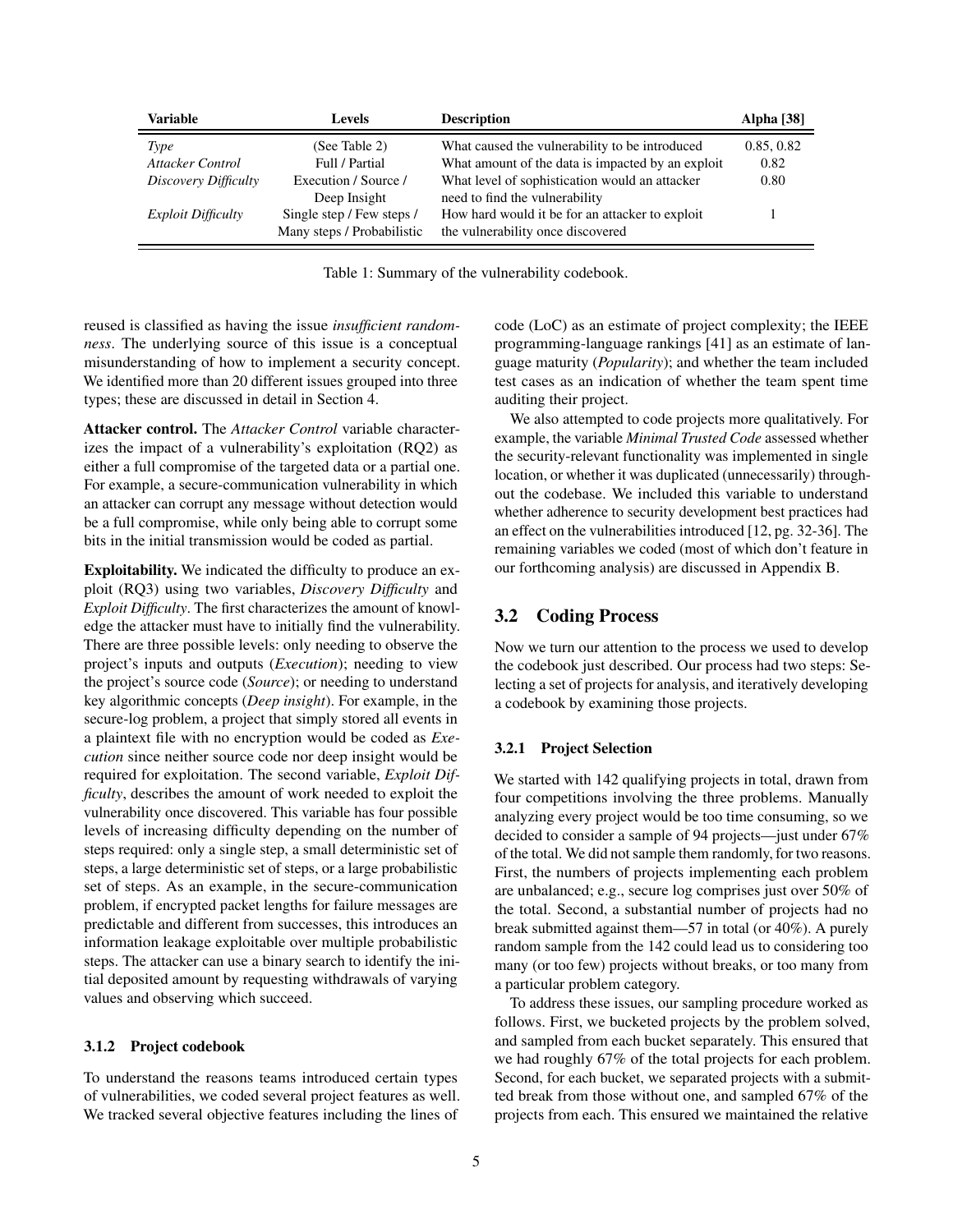break/non-break ratio of the overall project set. Lastly, within the group of projects with a break, we divided them into four equally-sized quartiles based on number of breaks found during the competition, sampling evenly from each. Doing so further ensured that the distribution of projects we analyzed matched the contest-break distribution in the whole set.

One assumption of our procedure was that the frequency of breaks submitted by break-it teams matches the frequency of vulnerabilities actually present in the projects. We could not sample based on the latter, because we did not have ground truth at the outset; only after analyzing the projects ourselves could we know the vulnerabilities that might have been missed. However, we can check this assumption after the fact. To do so, we performed a Spearman rank correlation test to compare the number of breaks and vulnerabilities introduced in each project [\[80,](#page-15-15) pg. 508]. Correlation, according to this test, indicates that if one project had more contest breaks than another, it would also have more vulnerabilities, i.e., be ranked higher according to both variables. We observed that there was statistically significant correlation between the number of breaks identified and the underlying number of vulnerabilities introduced ( $ρ = 0.70, p < 0.001$ ). Further, according to Cohen's standard, this correlation is "large," as  $\rho$  is above 0.50 [\[21\]](#page-13-19). As a result, we are confident that our sampling procedure, as hoped, obtained a good representation of the overall dataset.

We note that an average of 27 teams per competition, plus two researchers, examined each project to identify vulnerabilities. We expect that this high number of reviewers, as well as the researchers' security expertise and intimate knowledge of the problem specifications, allowed us to identify the majority of vulnerabilities.

#### 3.2.2 Coding

To develop our codebooks, two researchers first cooperatively examined 11 projects. For each, they reviewed associated breaks and independently audited the project for vulnerabilities. They met and discussed their reviews (totaling 42 vulnerabilities) to establish the initial codebook.

At this point, one of the two original researchers and a third researcher independently coded breaks in rounds of approximately 30 each, and again independently audited projects' unidentified vulnerabilities. After each round, the researchers met, discussed cases where their codes differed, reached a consensus, and updated the codebook.

This process continued until a reasonable level of inter-rater reliability was reached for each variable. Inter-rater reliability measures the agreement or consensus between different researchers applying the same codebook. To measure interrater reliability, we used the Krippendorff's  $\alpha$  statistic [\[38\]](#page-14-19). Krippendorff's  $\alpha$  is a conservative measure which considers improvement over simply guessing. Krippendorff et al. recommend a threshold of  $\alpha > 0.8$  as a sufficient level of

agreement [\[38\]](#page-14-19). The final Krippendorff's alpha for each variable is given in Table [1.](#page-4-0) Because the *Types* observed in the MD problem were very different from the other two problems (e.g., cryptography vs. access control related), we calculated inter-rater reliability separately for this problem to ensure reliability was maintained in this different data. Once a reliable codebook was established, the remaining 34 projects (with 166 associated breaks) were divided evenly among the two researchers and coded separately.

Overall, this process took approximately six months of consistent effort by two researchers.

### <span id="page-5-0"></span>4 Vulnerability Types

Our manual analysis of 94 BIBIFI projects identified 182 unique vulnerabilities. We categorized each based on our codebook into 23 different issues. Table [2](#page-6-0) presents this data. Issues are organized according to three main types: *No Implementation*, *Misunderstanding*, and *Mistake* (RQ1). These were determined systematically using *axial coding*, which identifies connections between codes and extracts higher-level themes [\[74,](#page-15-13) pg. 123-142]. For each issue type, the table gives both the number of vulnerabilities and the number of projects that included a vulnerability of that type. A dash indicates that a vulnerability does not apply to a problem.

This section presents descriptions and examples for each type. When presenting examples, we identify particular projects using a shortened version of the problem and a randomly assigned ID. In the next section, we consider trends in this data, specifically involving vulnerability type prevalence, attacker control, and exploitability.

### 4.1 *No Implementation*

We coded a vulnerability type as *No Implementation* when a team failed to even attempt to implement a necessary security mechanism. Presumably, they did not realize it was needed. This type is further divided into the sub-type *All Intuitive*, *Some Intuitive*, and *Unintuitive*. In the first two sub-types teams did not implement all or some, respectively, of the requirements that were either directly mentioned in the problem specification or were intuitive (e.g., the need for encryption to provide confidentiality). The *Unintuitive* sub-type was used if the security requirement was not directly stated or was otherwise unintuitive (e.g., using MAC to provide integrity [\[1\]](#page-13-20)).

Two issues were typed as *All Intuitive*: not using encryption in the secure log  $(P=3, V=3)$  and secure communication (P=2, V=2) problems and not performing any of the specified access control checks in the multiuser database problem (P=0, V=0). The *Some Intuitive* sub-type was used when teams did not implement some of the nine multiuser database problem access-control checks (P=10, V=18). For example, several teams failed to check authorization for commands only admin should be able to issue For *Unintuitive* vulnerabilities,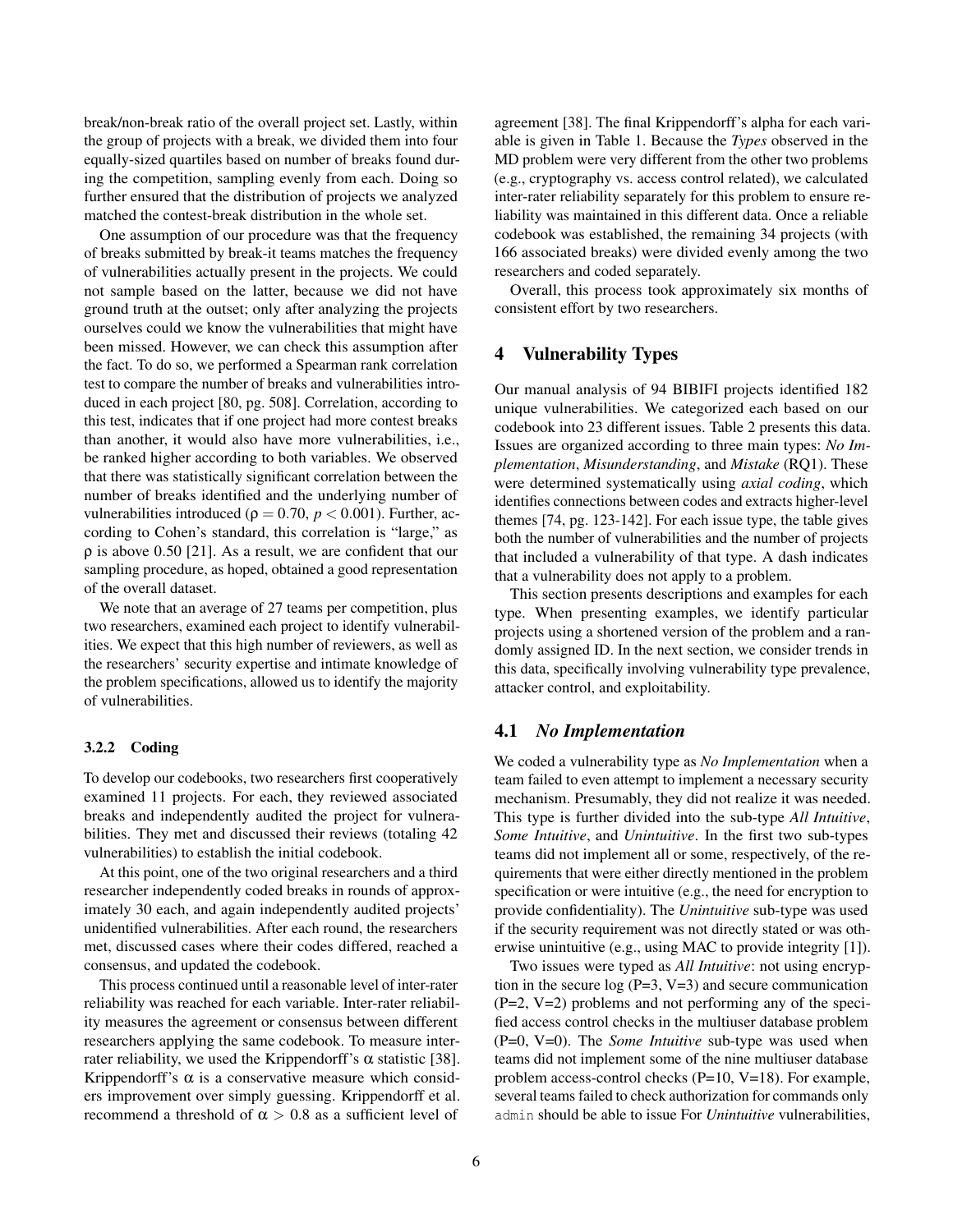<span id="page-6-0"></span>

|                |                        |                                                                                                  |                                      | <b>Secure log</b>                                                |                                           | <b>Secure communication</b>                                           |                                                                                                 | <b>Multiuser database</b>                                                 |                                            | Totals $3$                                |
|----------------|------------------------|--------------------------------------------------------------------------------------------------|--------------------------------------|------------------------------------------------------------------|-------------------------------------------|-----------------------------------------------------------------------|-------------------------------------------------------------------------------------------------|---------------------------------------------------------------------------|--------------------------------------------|-------------------------------------------|
| <b>Type</b>    | Sub-type               | <b>Issue</b>                                                                                     | $P = 521$                            | $V = 53^2$                                                       | $P = 27$                                  | $V=64$                                                                | $P=15$                                                                                          | $V=65$                                                                    | $P = 94$                                   | $V = 182$                                 |
|                | No Impl. All Intuitive | No encryption<br>No access                                                                       | 3(6%)                                | 3(6%)                                                            | 2(7%)                                     | 2(3%)                                                                 |                                                                                                 |                                                                           | 5(6%)                                      | 5(4%)                                     |
|                |                        | control                                                                                          |                                      |                                                                  |                                           |                                                                       | $0(0\%)$                                                                                        | $0(0\%)$                                                                  | $0(0\%)$                                   | $0(0\%)$                                  |
|                |                        | Total                                                                                            | 3(6%)                                | 3(6%)                                                            | 2(7%)                                     | 2(3%)                                                                 |                                                                                                 | $\overline{\phantom{0}}$                                                  | 5(6%)                                      | 5(4%)                                     |
|                | Some Intuitive         | Missing some<br>access control                                                                   | $\qquad \qquad -$                    | -                                                                | $\overline{\phantom{m}}$                  | $\qquad \qquad -$                                                     | 10(67%)                                                                                         | 18 (28%)                                                                  | 10(67%)                                    | 18 (10%)                                  |
|                |                        | Total                                                                                            | $\overline{\phantom{0}}$             | $\overline{\phantom{0}}$                                         | $\overline{\phantom{0}}$                  | $\overline{\phantom{0}}$                                              | 10(67%)                                                                                         | 18 (28%)                                                                  | 10(67%)                                    | 18 (10%)                                  |
|                | Unintuitive            | No MAC<br>Side-channel attack<br>No replay check                                                 | 16(31%)<br>$\overline{a}$            | 16 (30%)<br>$\overline{\phantom{0}}$<br>$\overline{\phantom{0}}$ | 7(26%)<br>11 (41%)<br>7(26%)              | 7(11%)<br>11 (17%)<br>7(11%)                                          | 4(15%)                                                                                          | 4(6%)                                                                     | 23 (29%)<br>15 (36%)<br>7(26%)             | 23 (20%)<br>15 (12%)<br>7(11%)            |
|                |                        | No recursive<br>delegation check                                                                 | $\overline{a}$                       | $\overline{\phantom{0}}$                                         |                                           |                                                                       | 4(27%)                                                                                          | 4(6%)                                                                     | 4(27%)                                     | 4(6%)                                     |
|                |                        | Total                                                                                            | 16(31%)                              | $16(30\%)$                                                       | 18 (67%)                                  | 25 (39%)                                                              | 8(53%)                                                                                          | $8(12\%)$                                                                 | 42 (45%)                                   | 49 (27%)                                  |
|                | Total                  | $\equiv$                                                                                         | 17 (33%)                             | 19 (36%)                                                         | 18 (67%)                                  | 27 (42%)                                                              | 12 (80%)                                                                                        | 26 (40%)                                                                  | 47 (50%)                                   | 72 (40%)                                  |
| Misund.        | <b>Bad Choice</b>      | <b>Unkeyed</b> function<br>Weak crypto<br>Homemade crypto<br>Weak AC design<br>Memory corruption | 6(12%)<br>4(8%)<br>2(4%)<br>$1(2\%)$ | 6(11%)<br>5(9%)<br>2(4%)<br>$1(2\%)$                             | 2(7%)<br>$0(0\%)$<br>$0(0\%)$<br>$0(0\%)$ | 2(3%)<br>$0(0\%)$<br>$0(0\%)$<br>$\overline{\phantom{0}}$<br>$0(0\%)$ | $\qquad \qquad -$<br>$\overline{\phantom{m}}$<br>$\overline{\phantom{0}}$<br>5(33%)<br>$0(0\%)$ | $\overline{\phantom{a}}$<br>$\overline{\phantom{0}}$<br>6(9%)<br>$0(0\%)$ | 8(9%)<br>4(5%)<br>2(3%)<br>5(33%)<br>1(1%) | 8(4%)<br>5(4%)<br>2(2%)<br>6(9%)<br>1(1%) |
|                |                        | Total                                                                                            | 13 (25%)                             | 14 (26%)                                                         | 2(7%)                                     | 2(3%)                                                                 | 5(33%)                                                                                          | 6(9%)                                                                     | 20 (21%)                                   | 22 (12%)                                  |
|                | Conceptual<br>Error    | Fixed value<br>Insufficient<br>randomness                                                        | 12(23%)<br>2(4%)                     | 12(23%)<br>3(6%)                                                 | 6(22%)<br>5(19%)                          | 6(9%)<br>5(8%)                                                        | 8(53%)<br>$0(0\%)$                                                                              | $8(12\%)$<br>$0(0\%)$                                                     | 26(28%)<br>7(7%)                           | 26(14%)<br>8(4%)                          |
|                |                        | Security on subset<br>of data<br>Library cannot                                                  | 3(6%)                                | 3(6%)                                                            | 6(22%)                                    | 7(11%)                                                                | $0(0\%)$                                                                                        | $0(0\%)$                                                                  | $9(10\%)$                                  | 10(5%)                                    |
|                |                        | handle input<br>Disabled protections<br>Resource exhaustion                                      | $0(0\%)$<br>$1(2\%)$<br>$0(0\%)$     | $0(0\%)$<br>$1(2\%)$<br>$0(0\%)$                                 | 1(4%)<br>$0(0\%)$<br>$0(0\%)$             | $1(2\%)$<br>$0(0\%)$<br>$0(0\%)$                                      | 2(13%)<br>$0(0\%)$<br>1(7%)                                                                     | 2(3%)<br>$0(0\%)$<br>$1(2\%)$                                             | 3(3%)<br>1(1%)<br>1(1%)                    | 3(2%)<br>1(1%)<br>1(1%)                   |
|                |                        | Total                                                                                            | 17(33%)                              | 19(36%)                                                          | 15(56%)                                   | 19 (30%)                                                              | $9(60\%)$                                                                                       | 11(17%)                                                                   | 41 (44%)                                   | 49 (27%)                                  |
|                | Total                  | $\overline{\phantom{0}}$                                                                         | 28 (54%)                             | 33 (62%)                                                         | 15 (56%)                                  | 21 (33%)                                                              | 10(67%)                                                                                         | 17(26%)                                                                   | 53 (56%)                                   | 71 (39%)                                  |
| <b>Mistake</b> | $\equiv$               | Insufficient error<br>checking<br>Uncaught runtime                                               | $0(0\%)$                             | $0(0\%)$                                                         | $8(30\%)$                                 | 8(12%)                                                                | 4(27%)                                                                                          | 4(6%)                                                                     | 12(13%)                                    | 12(7%)                                    |
|                |                        | error<br>Control flow mistake<br>Skipped algorithmic                                             | $0(0\%)$<br>$0(0\%)$                 | $0(0\%)$<br>$0(0\%)$                                             | 1(4%)<br>1(4%)                            | $1(2\%)$<br>$1(2\%)$                                                  | 4(27%)<br>4(27%)                                                                                | $8(12\%)$<br>9(14%)                                                       | 5(5%)<br>5(5%)                             | 9(5%)<br>10(6%)                           |
|                |                        | step<br>Null write                                                                               | $0(0\%)$<br>$1(2\%)$                 | $0(0\%)$<br>$1(2\%)$                                             | 4(15%)<br>$0(0\%)$                        | 6(9%)<br>$0(0\%)$                                                     | $1(2\%)$<br>$0(0\%)$                                                                            | $1(2\%)$<br>$0(0\%)$                                                      | 5(5%)<br>1(1%)                             | 7(4%)<br>$1(1\%)$                         |
|                | Total                  | $\overline{\phantom{0}}$                                                                         | $1(2\%)$                             | $1(2\%)$                                                         | 11 $(41\%)$                               | 16 (25%)                                                              | 8(53%)                                                                                          | 22(34%)                                                                   | 20 (21%)                                   | 39 (21%)                                  |

<sup>1</sup> Number of projects submitted to the competition

<sup>2</sup> Number of unique vulnerabilities introduced

<sup>3</sup> Total percentages are based on the counts of applicable projects

Table 2: Number of vulnerabilities for each issue and the number of projects each vulnerability was introduced in.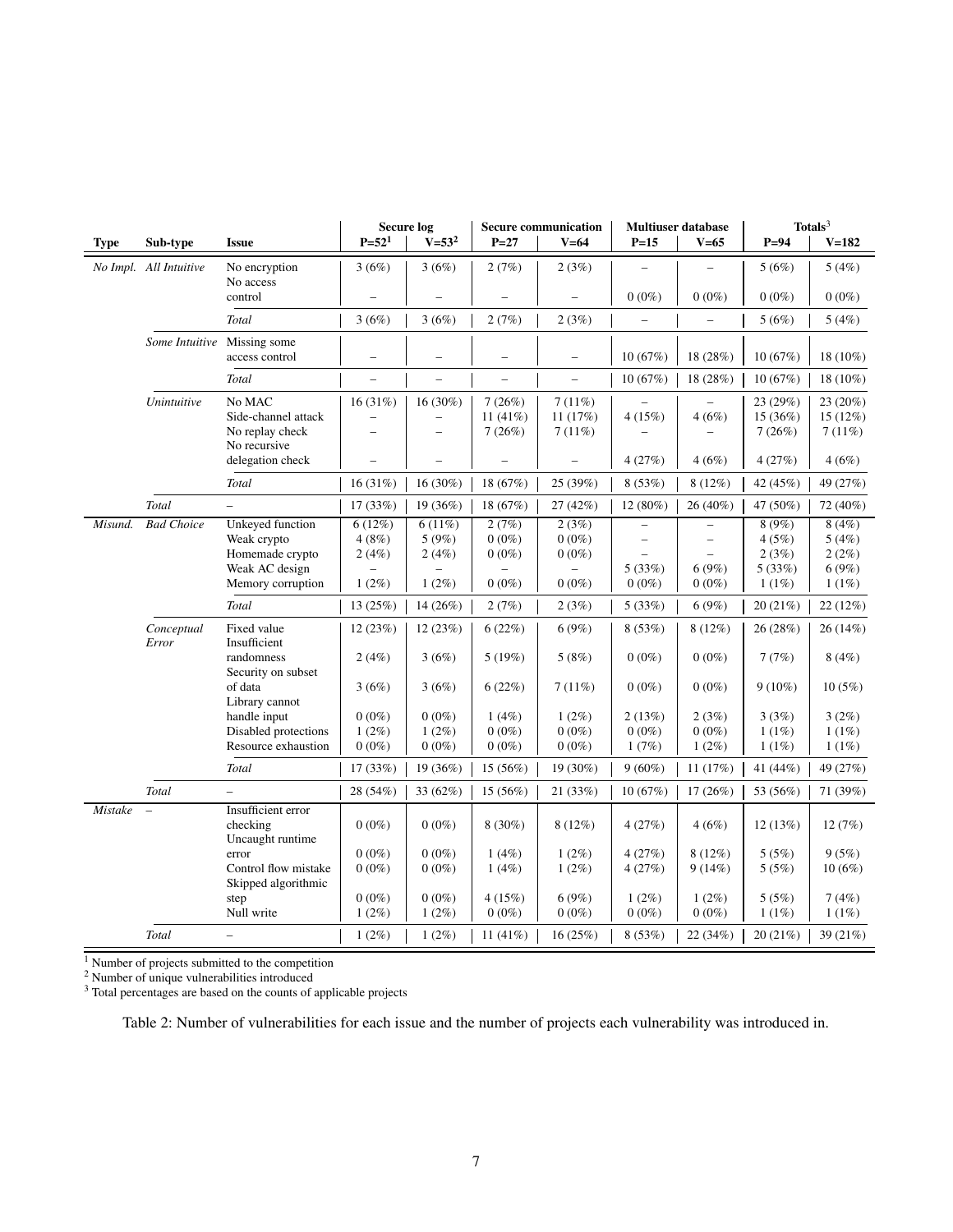there were four issues: teams failed to include a MAC to protect data integrity in the secure  $log(P=16, V=16)$  and secure communication  $(P=7, V=7)$  problems; prevent side-channel data leakage through packet sizes or success/failure responses in the secure communication  $(P=11, V=11)$  and multiuser database (P=4, V=4) problems, respectively; prevent replay attacks  $(P=7, V=7)$  in the secure communication problem; and check the chain of rights delegation  $(P=4, V=4)$  in the multiuser database problem.

### 4.2 *Misunderstanding*

A vulnerability type was coded as *Misunderstanding* when a team attempted to implement a security mechanism, but failed due to a conceptual misunderstanding. We sub-typed these as either *Bad Choice* or *Conceptual Error*.

#### 4.2.1 *Bad Choice*

Five issues fall under this sub-type, which categorizes algorithmic choices that are inherently insecure.

The first three issues relate to the incorrect implementation of encryption and/or integrity checks in the SL and SC problems: use of an algorithm without any secret component, i.e., a key ( $P=8$ ,  $V=8$ ), weak algorithms ( $P=4$ ,  $V=5$ ), or homemade encryption ( $P=2$ ,  $V=2$ ). As an example of a weak algorithm, SL-69 simply XOR'd key-length chunks of the text with the user-provided key to generate the final ciphertext. Therefore, the attacker could simply extract two key-length chunks of the ciphertext, XOR them together and produce the key.

The next issue identifies a weak access-control design for the MD problem, which could not handle all use cases  $(P=5,$ V=6). For example, MD-14 implemented delegation improperly. In the MD problem, a *default delegator* may be set by the administrator, and new users should receive the rights this delegator has when they are created. However, MD-14 granted rights not when a user was created, but when they accessed particular data. If the default delegator received access to data between time of the user's creation and time of access, the user would be incorrectly provided access to this data.

The final issue (potentially) applies to all three problems: use of libraries that could lead to memory corruption. In this case, team SL-81 chose to use *strcpy* when processing user input, and in one instance failed to validate it, allowing an overflow. Rather than code this as *Mistake*, we considered it a bad choice because a safe function (*strlcpy*) could have been used instead to avoid the security issue.

#### 4.2.2 *Conceptual Error*

Teams that chose a secure design often introduced a vulnerability in their implementation due to a conceptual misunderstanding (rather than a simple mistake). This *Conceptual Error* sub-type manifested in six ways.

Most commonly, teams used a fixed value when an random or unpredictable one was necessary ( $P=26$ ,  $V=26$ ). This included using hardcoded account passwords (P=8, V=8), encryption keys ( $P=3$ ,  $V=3$ ), salts ( $P=3$ ,  $V=3$ ), or using a fixed IV (V=12, N=12).

```
\frac{1}{2} var nextNonce uint64 = 1337
 \frac{2}{3} ...
     func sendMessage (conn *net . Conn, message
 4 [] byte) (err error) {<br>5 var box [] byte
 5 var box [] byte<br>6 var nonce [24]
        var nonce [24] byte
 8 byteOrder.PutUint64 (nonce [:], nextNonce)<br>9 box = secrethox Seal (box message fronc
9 box = secretbox. Seal (box, message, \delta nonce, 10 \delta shared Secret)
10 & sharedSecret)<br>11 yar packet = Pac
         var packet = Packet { Size: uint64 (len (box)),
12 Nonce: nextNonce }
13 nextNonce ++<br>14 writer := *
         writer := * conn
15 err = binary. Write (writer, byteOrder, packet)<br>16
     \begin{array}{c} \cdot \cdot \cdot \\ \cdot \\ \cdot \end{array}
```
Listing 1: SC-76 Used a hardcoded IV seed.

Sometimes chosen values were not fixed, but not sufficiently unpredictable  $(P=7, V=8)$ . This included using a timestamp- based nonce, but making the accepted window too large (P=3, V=3); using repeated nonces or IVs (P=3, V=4); or using predictable IVs  $(P=1, V=1)$ . As an example, SC-76 attempted to use a counter-based IV to ensure IV uniqueness. Listing [1](#page-7-0) shows that nonce nextNonce is incremented after each message. Unfortunately, the counter is re-initialized every time the client makes a new transaction, so all messages to the server are encrypted with the same IV. Further, both the client and server initialize their counter with the same number (1337 in Line 1 of Listing [1\)](#page-7-0), so the messages to and from the server for the first transaction share an IV. If team SC-76 had maintained the counter across executions of the client (i.e., by persisting it to a file) and used a different seed for the client and server, both problems would be avoided.

Other teams set up a security mechanism correctly, but only protected a subset of necessary components (P=9, V=10). For example, Team SL-66 generated a MAC for each log entry separately, preventing an attacker from modifying an entry, but allowing them to arbitrarily delete, duplicate, or reorder log entries. Team SC-24 used an HTTP library to handle client-server communication, then performed encryption on each packet's data segment. As such, an attacker can read or manipulate the HTTP headers; e.g., by changing the HTTP return status the attacker could cause the receiver to drop a legitimate packet.

In three cases, the team passed data to a library that failed to handle it properly (P=3, V=3). For example, MD-27 used an access-control library that takes rules as input and returns whether there exists a chain of delegations leading to the content owner. However, the library cannot detect loops in the delegation chain. If a loop in the rules exists, the library

 $\begin{array}{c} 7 \\ 8 \end{array}$ 

17 }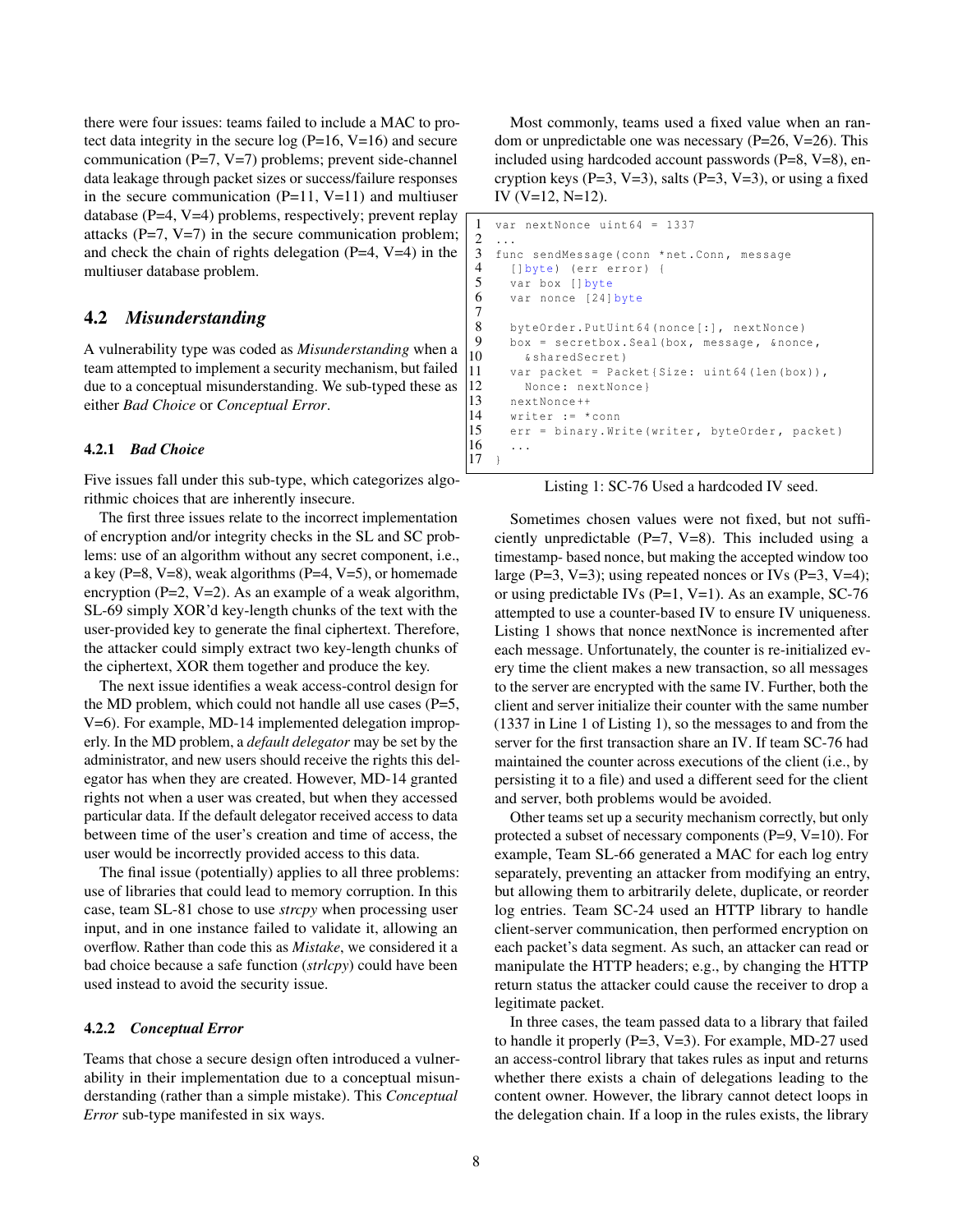enters an infinite loop and the server becomes completely unresponsive. (We chose to categorize this as a *Conceptual Error* vulnerability instead of a *Mistake* because the teams violate the library developers' assumption as opposed to making a mistake in their code.)

```
1 self.db = self.sql.connect (filename, timeout=30)<br>2 self.db.execute('pragma_key="' + token + '";')
2 self.db. execute ('pragma key="' + token + '";')<br>3 self.db. execute ('PRAGMA kdf iter='
   3 self . db . execute ('PRAGMA kdf_iter='
4 + str(Utils.KDF_IF'. 4';')
5 self . db . execute ('PRAGMA cipher_use_MAC = OFF;')
6 \ldots
```
Listing 2: SL-22 disabled automatic MAC in SQLCipher library.

Finally, one team simply disabled protections provided transparently by the library  $(P=1, V=1)$ . Team SL-22 used the SQLCipher library to implement their log as an SQL database. The library provides encryption and integrity checks in the background, abstracting these requirements from the developer. Listing [2](#page-8-0) shows the code they used to initialize the database. Unfortunately, on line 5, they explicitly disabled the automatic MAC.

# 4.3 *Mistake*

Finally, some teams attempted to implement the solution correctly, but made a mistake that led to a vulnerability. The mistake type is composed of five sub-types. Some teams did not properly handle errors putting the program into an observably bad state (causing it to be hung or crash). This included not having sufficient checks to avoid a hung state, e.g., infinite loop while checking the delegation chain in the MD problem, not catching a runtime error causing the program to crash ( $P=5$ ,  $V=9$ ), or allowing a pointer with a null value to be written to, causing a program crash and potential exploitation  $(P=1, V=1)$ .

```
1 def checkReplay ( nonce , timestamp ):
 2 #First we check for tiemstamp delta
 3 dateTimeStamp = datetime . strptime ( timestamp ,
             4 '%Y-%m-%d %H:%M:%S.%f')
 5 deltaTime = datetime.utcnow () - dateTimeStamp<br>6 if deltaTime.seconds > MAX DELAY:
 6 if deltaTime.seconds > MAX_DELAY:<br>7 raise Exception ("ERROR:Expire
 7 raise Exception ("ERROR: Expired nonce ")<br>8 #The we check if it is in the table
 8 #The we check if it is in the table<br>9 \sigmalobal bank
9 global bank<br>10 if (nonce is
10 if (nonce in bank . nonceData):<br>11 raise Exception ("ERROR: Re
                raise Exception ("ERROR: Reinyected package"
```
Listing 3: SC-80 forgot to save the nonce.

Other mistakes led to logically incorrect execution behaviors. This included mistakes related to the control flow logic  $(P=5, V=10)$  or skipping steps in the algorithm entirely. Listing [3](#page-8-1) shows an example of SC-80 forgetting a necessary step in the algorithm. On line 10, they check to see if the nonce was seen in the list of previous nonces (bank.nonceData)

and raise an exception indicating a replay attack. Unfortunately, they never add the new nonce into bank.nonceData, so the check on line 10 always returns true.

### 5 Analysis of Vulnerabilities

This section considers the prevalence (RQ1) of each vulnerability type as reported in Table [2](#page-6-0) along with the attacker control (RQ2), and exploitability (RQ3) of introduced types. Overall, we found that simple implementation mistakes (*Mistake*) were far less prevalent than vulnerabilities related to more fundamental lack of security knowledge (*No Implementation*, *Misunderstanding*). Mistakes were almost always exploited by at least one other team during the Break It phase, but higher-level errors were exploited less often. Teams that that were careful to minimize the footprint of security-critical code were less likely to introduce mistakes.

### <span id="page-8-2"></span>5.1 Prevalence

To understand the observed frequencies of different types and sub-types, we performed planned pairwise comparisons among them. In particular, we use a Chi-squared testappropriate for categorical data [\[32\]](#page-14-21)—to compare the number of projects containing vulnerabilities of one type against the projects with another, assessing the effect size  $(\phi)$  and significance (*p*-value) of the difference. We similarly compare subtypes of the same type. Because we are doing multiple comparisons, we adjust the results using a Benjamini-Hochberg (BH) correction [\[11\]](#page-13-21). We calculate the effect size as the measure of association of the two variables tested  $(\phi)$  [\[22,](#page-13-22) 282-283]. As a rule of thumb,  $\phi \geq 0.1$  represents a small effect,  $\geq$  0.3 a medium effect, and  $\geq$  0.5 a large effect [\[21\]](#page-13-19). A *p*value less than 0.05 after correction is considered significant.

Teams often did not understand security concepts. We found that both types of vulnerabilities relating to a lack of security knowledge—*No Implementation* ( $\phi = 0.29$ ,  $p < 0.001$ ) and *Misunderstanding* ( $\phi = 0.35$ ,  $p < 0.001$ )—were significantly more likely (roughly medium effect size) to be introduced than vulnerabilities caused by programming *Mistake*s. We observed no significant difference between *No Implementation* and *Misunderstanding* ( $\phi = 0.05$ ,  $p = 0.46$ ). These results indicate that efforts to address conceptual gaps should be prioritized. Focusing on these issues of understanding, we make the following observations.

Unintuitive security requirements are commonly skipped. Of the *No Implementation* vulnerabilities, we found that the *Unintuitive* sub-type was much more common than its *All Intuitive* ( $\phi = 0.44$ ,  $p < 0.001$ ) or *Some Intuitive* ( $\phi = 0.37$ ,  $p < 0.001$ ) counterparts. The two more intuitive sub-types did not significantly differ ( $\phi = 0.08$ ,  $p = 0.32$ ) This indicates that developers do attempt to provide security — at least when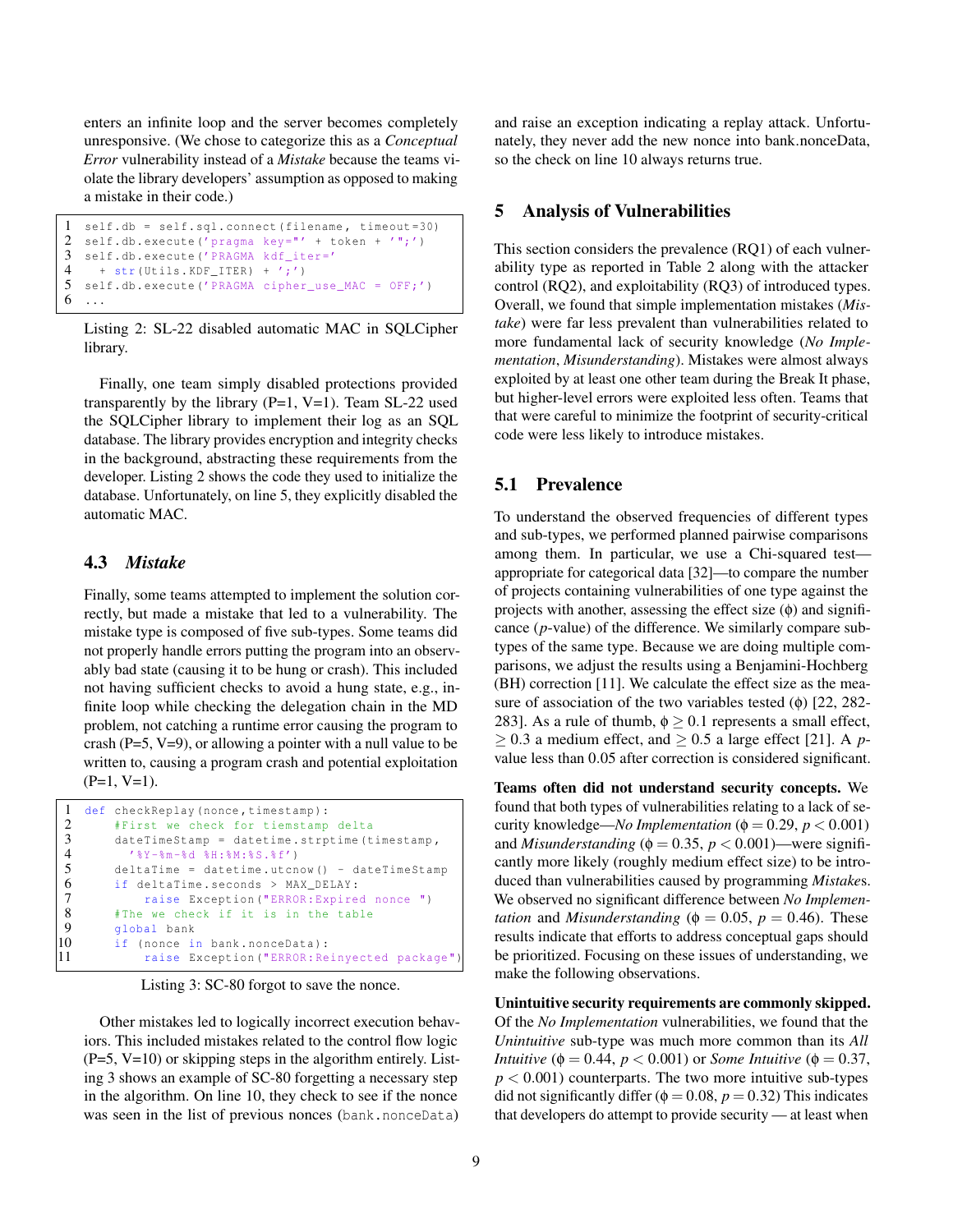<span id="page-9-1"></span>

| Variable            | Value   | Log<br><b>Estimate</b> | CI                                        | <i>p</i> -value |
|---------------------|---------|------------------------|-------------------------------------------|-----------------|
| Problem             | SC      |                        |                                           |                 |
|                     | MD      | 6.68                   | [2.90, 15.37]                             | $< 0.001*$      |
|                     | SL.     | 0.06                   | [0.01, 0.43]                              | $0.006*$        |
| Min Trust           | False   |                        |                                           |                 |
|                     | True    | 0.36                   | [0.17, 0.76]                              | $0.007*$        |
| Popularity          | C(91.5) | 1.09                   | [1.02, 1.15]                              | $0.009*$        |
| LoC                 | 1274.81 | 0.99                   | [0.99, 0.99]                              | $0.006*$        |
| *Significant effect |         |                        | $-$ Base case (Log Estimate defined as 1) |                 |

Table 3: Summary of regression over *Mistake* vulnerabilities. Pseudo  $R^2$  measures for this model were 0.47 (McFadden) and 0.72 (Nagelkerke).

incentivized to do so — but struggle to consider all the unintuitive ways an adversary could attack a system. Therefore, they regularly leave out some necessary controls.

Teams often used the right security primitives, but did not know how to use them correctly. Among the *Misunderstanding* vulnerabilities, we found that the *Conceptual Error* sub-type was significantly more likely to occur than *Bad Choice* ( $\phi = 0.23$ ,  $p = .003$ ). This indicates that if developers know what security controls to implement, they are often able to identify (or are guided to) the correct primitives to use. However, they do not always conform to the assumptions of "normal use" made by the library developers.

Complexity breeds *Mistakes*. We found that complexity within both the problem itself and also the approach taken by the team has a significant effect on the number of *Mistakes* introduced. This trend was uncovered by a poisson regression (appropriate for count data) [\[15,](#page-13-23) 67-106] we performed for issues in the *Mistakes* type.[4](#page-9-0)

Table [3](#page-9-1) shows that *Mistakes* were most common in the MD problem and least common in the SL problem. This is shown in the second row of the table. The log estimate (E) of 6.68 indicates that teams were  $6.68 \times$  more likely to introduce *Mistakes* in MD than in the baseline secure communication case. In the fourth column, the 95% confidence interval (CI) provides a high-likelihood range for this estimate between 2.90 $\times$  and 15.37 $\times$ . Finally, the p-value of  $< 0.001$  indicates that this result is significant. This effect likely reflects the fact that the MD problem was the most complex, requiring teams to write a command parser, handle network communication, and implement nine different access control checks.

Similar logic demonstrates that teams were only  $0.06 \times$ as likely to make a mistake in the SL problem compared to the SC baseline. The SL problem was on the other side of the complexity spectrum, only requiring the team to parse command-line input and read and write securely from disk.

Similarly, not implementing the secure components multiple times (*Minimal Trusted Code*) was associated with an  $0.36 \times$  decrease in *Mistakes*, suggesting that violating the "Economy of Mechanism" principle [\[68\]](#page-15-17) by adding unnecessary complexity leads to *Mistakes*. As an example of this effect, MD-74 reimplemented their access control checks four times throughout the project. Unfortunately, when they realized the implementation was incorrect in one place, they did not update the other three.

Mistakes are more common in popular languages. Teams that used more popular languages are expected to have a 1.09× increase in *Mistakes* for every one unit increase in popularity over the mean *Popularity*<sup>[5](#page-9-2)</sup> ( $p = 0.009$ ). This means, for example, a language 5 points more popular than average would be associated with a 1.54× increase in *Mistakes*. One possible explanation is that this variable proxies for experience, as many participants who used less popular languages also knew more languages and were more experienced.

Finally, while the *LoC* were found to have a significant effect on the number of *Mistakes* introduced, the estimate is so close to one as to be almost negligible.

No significant effect observed for developer experience or security training. Across all vulnerability types, we did not observe any difference in vulnerabilities introduced between MOOC and non-MOOC participants or participants with more development experience. While this does not guarantee a lack of effect, it is likely that increased development experience and security training have, at most, a small impact.

# 5.2 Exploit Difficulty and Attacker control

To answer RQ2 and RQ3, we consider how the different vulnerability types differ from each other in difficulty to exploit, as well as in the degree of attacker control they allow. We distinguish three metrics of difficulty: our qualitative assessment of the difficulty of finding the vulnerability (*Discovery Difficulty*); our qualitative assessment of the difficulty of exploiting the vulnerability (*Exploit Difficulty*); and whether a competitor team actually found and exploited the vulnerability (*Actual Exploitation*). Figure [1](#page-11-0) shows the number of vulnerabilities for each type with each bar divided by *Exploit Difficulty*, bars grouped by *Discovery Difficulty*, and the left and right charts showing partial and full attacker control vulnerabilities, respectively.

To compare these metrics across different vulnerability types and sub-types, we primarily use the same set of planned pairwise Chi-squared tests described in Section [5.1.](#page-8-2) When necessary, we substitute Fisher's Exact Test (FET), which is

<span id="page-9-0"></span><sup>&</sup>lt;sup>4</sup>We selected initial covariates for the regression related to the language used, best practices followed (e.g., *Minimal Trusted Code*), team characteristics (e.g., years of developer experience), and the contest problem. From all possible initial factor combinations, we chose the model with minimum Bayesian Information Criteria—a standard metric for model fit [\[63\]](#page-15-16). We include further details of the initial covariates and the selection process in Appendix [C,](#page-16-0) along with discussion of other regressions we tried but do not include for lack of space.

<span id="page-9-2"></span><sup>5</sup>The mean *Popularity* score was 91.5. Therefore, C—whose *Popularity* score of 92 was nearest to the mean—can be considered representative the language of average popularity.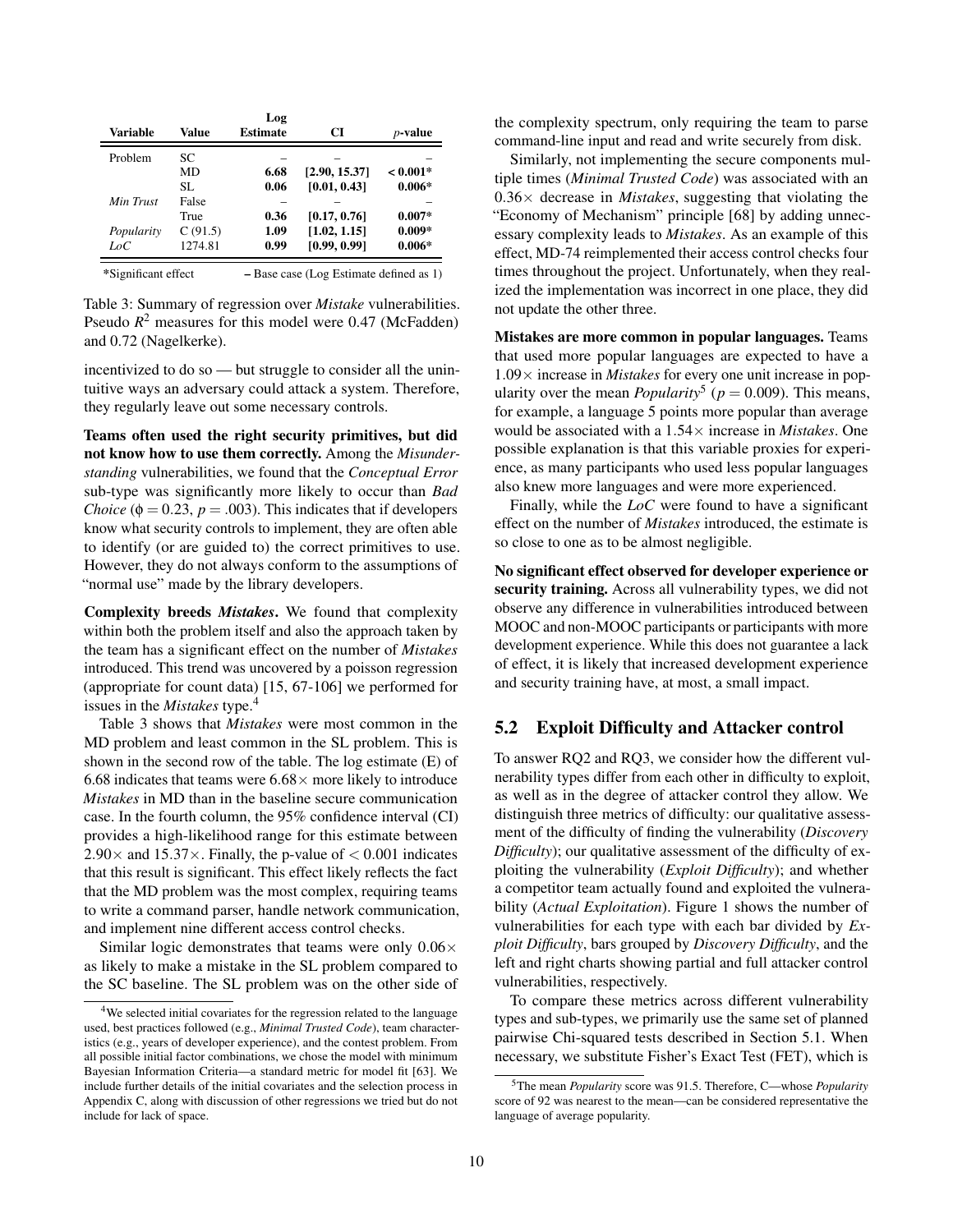more appropriate when some of the values being compared are less than five [\[31\]](#page-14-22). For convenience of analysis, we binned *Discovery Difficulty* into *Easy* (execution) and *Hard* (source, deep insight). We similarly binned *Exploit Difficulty* into *Easy* (single-step, few steps) and *Hard* (many steps, deterministic or probabilistic).

*Misunderstandings* are rated as hard to find. Identifying *Misunderstanding* vulnerabilities often required the attacker to determine the developer's exact approach and have a good understanding of the algorithms, data structures, or libraries they used. As such, we rated *Misunderstanding* vulnerabilities as hard to find significantly more often than both *No Implementation* ( $\phi = 0.52$ ,  $p < 0.001$ ) and *Mistake* ( $\phi = 0.30$ ,  $p = 0.02$ ) vulnerabilities.

Interestingly, we did not observe a significant difference in actual exploitation between the *Misunderstanding* and *No Implementation* types. This suggests that even though *Misunderstanding* vulnerabilities were rated as more difficult to find, sufficient code review can help close this gap in practice.

That being said, *Misunderstandings* were the least common*Type* to be actually exploited by Break It teams. Specifically, using a weak algorithm (Not Exploited=3, Exploited=2), using a fixed value (Not Exploited=14, Exploited=12), and using a homemade algorithm (Not Exploited=1, Exploited=1) were actually exploited in at most half of all identified cases. These vulnerabilities presented a mix of challenges, with some rated as difficult to find and others difficult to exploit. In the homemade encryption case (SL-61), the vulnerability took some time to find, because the implementation code was difficult to read. However, once an attacker realizes that the team has essentially reimplemented the Wired Equivalent Protocol (WEP), a simple check of Wikipedia reveals the exploit. Conversely, seeing that a non-random IV was used for encryption is easy, but successful exploitation of this flaw can require significant time and effort.

*No Implementations* are rated as easy to find. Unsurprisingly, a majority of *No Implementation* vulnerabilities were rated as easy to find (V=42, 58% of *No Implementations*). For example, in the SC problem, an auditor could simply check whether encryption, an integrity check, and a nonce were used. If not, then the project can be exploited. None of the *All Intuitive* or *Some Intuitive* vulnerabilities were rated as difficult to exploit; however, 45% of *Unintuitive* vulnerabilities were (V=22). The difference between *Unintuitive* and *Some Intuitive* is significant ( $\phi = 0.38$ ,  $p = 0.003$ ), but (likely due to sample size) the difference between *Unintuitive* and *All Intuitive* is not ( $\phi = 0.17$ ,  $p = 0.17$ ).

As an example, SL-7 did not use a MAC to detect modifications to their encrypted files. This mistake is very simple to identify, but it was not exploited by any of the BIBIFI teams. The likely reason for this was that SL-7 stored the log data in a JSON blob before encrypting. Therefore, any modifications made to the encrypted text must maintain the JSON struc-

ture after decryption, or the exploit will fail. The attack could require a large number of tests to find a suitable modification.

*Mistakes* are rated as easy to find and exploit. We rated all *Mistakes* as easy to exploit. This is significantly different from both *No Implementation* ( $\phi = 0.43$ ,  $p = 0.001$ ) and *Misunderstanding* ( $\phi = 0.51$ ,  $p < 0.001$ ) vulnerabilities, which were rated as easy to exploit less frequently. Similarly, *Mistakes* were actually exploited during the Break It phase significantly more often than either *Misunderstanding* ( $\phi = 0.35$ ,  $p = 0.001$ ) or *No Implementation* ( $\phi = 0.28$ ,  $p = 0.006$ ). In fact, only one *Mistake* (0.03%) was not actually exploited by any Break It team. These results suggest that although *Mistakes* were least common, any that do find their way into production code are likely to be found and exploited. Fortunately, our results also suggest that code review may be sufficient to find many of these vulnerabilities. (We note that this assumes that the source is available, which may not be the case when a developer relies on third-party software.)

No significant difference in attacker control. We find no significant differences between types or sub-types in the incidence of full and partial attacker control. This result is likely partially due to the fact that partial attacker control vulnerabilities still have practically important consequences. Because of this fact, our BIBIFI did not distinguish between attacker control levels when awarding points; i.e., partial attacker control vulnerabilities received as many points as full attacker control. The effect of more nuanced scoring could be investigated in future work. We do observe a trend that *Misunderstanding* vulnerabilities exhibited full attacker control more often (V=50, 70% of *Misunderstandings*) than *No Implementation* and *Mistake* (V=44, 61% and V=20, 51%, respectively); this trend specifically could be further investigated in future studies focusing on attacker control.

### 6 Discussion and Recommendations

Our results are consistent with real-world observations, add weight to existing recommendations, and suggest prioritizations of possible solutions.

Our vulnerabilities compared to real-world vulnerabilities. While we compiled our list of vulnerabilities by exploring BIBIFI projects, we find that our list closely resembles both Mitre's CWE and OWASP's Top Ten [\[55,](#page-14-23)[61\]](#page-15-18) lists. Overlapping vulnerabilities include: broken authentication (e.g., insufficient randomness), broken access control, security misconfiguration (e.g., using an algorithm incorrectly or with the wrong default values), and sensitive data exposure (e.g. side-channel leak).

API design. Our results support the basic idea that security controls are best applied transparently, e.g., using simple APIs [\[35\]](#page-14-9). However, while many teams used APIs that pro-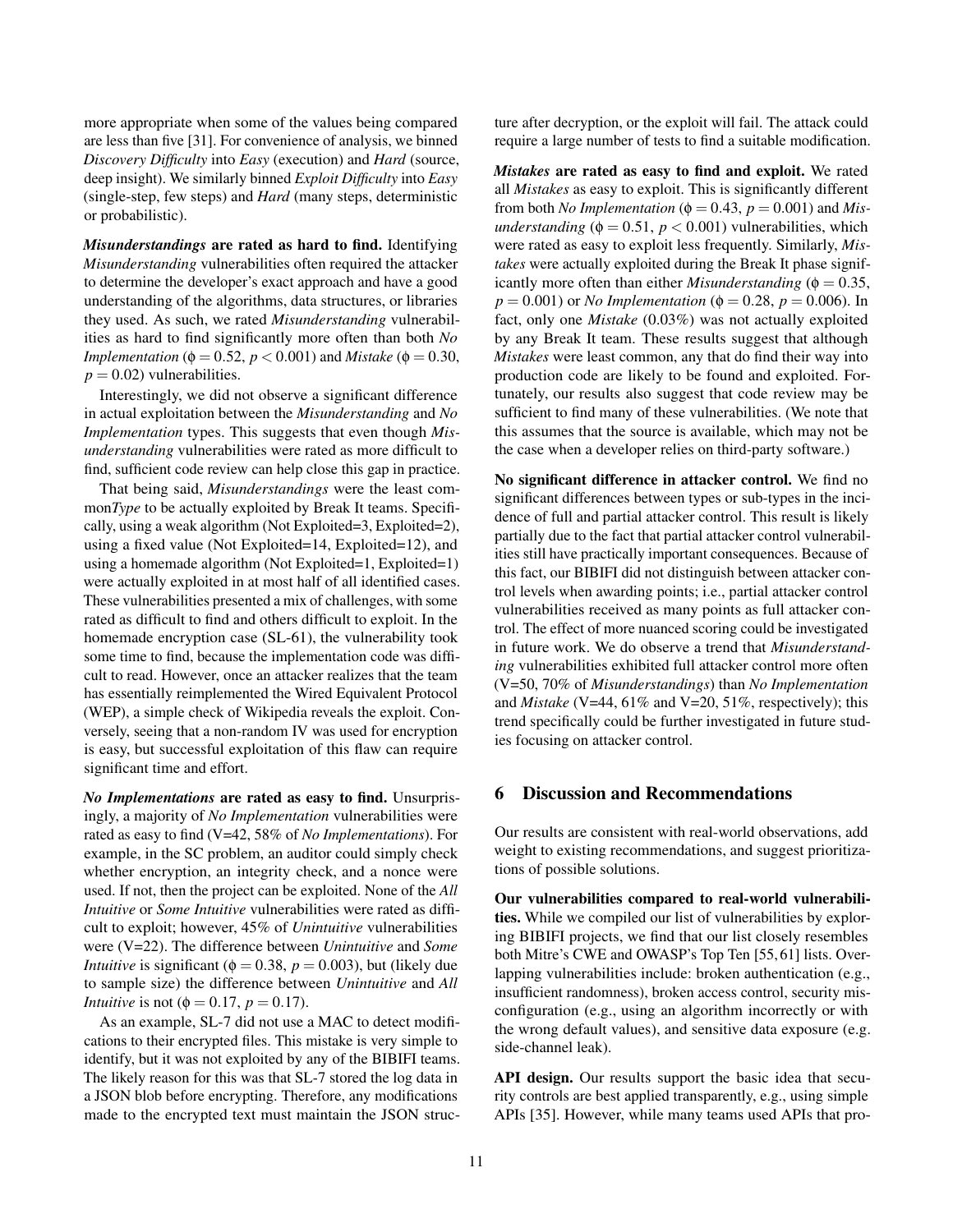<span id="page-11-0"></span>

Figure 1: # vulnerabilities introduced for each type divided by *Discovery Difficulty*, *Exploit Difficulty* and *Attacker Control*.

vide security (e.g., encryption) transparently, they were still frequently misused (e.g., failing to initialize using a unique IV or failing to employ stream-based operation to avoid replay attacks). It may be beneficial to organize solutions around general use cases, so that developers only need to know the use case and not the security requirements.

API documentation. API usage problems could be a matter of documentation, as suggested by prior work [\[2,](#page-13-9) [57\]](#page-14-10). For example, teams SC-18 and SC-19 used TLS socket libraries but did not enable client-side authentication, as needed by the problem. This failure appears to have occurred because client-side authentication is disabled by default, but this fact is not mentioned in the documentation.<sup>[6](#page-11-1)</sup> Defaults within an API should be safe and without ambiguity [\[35\]](#page-14-9). As another example, SL-22 (Listing [2\)](#page-8-0) disabled the automatic integrity checks of the SQLCipher library. Their commit message stated "Improve performance by disabling per-page MAC protection." We know that this change was made to improve performance, but it is possible they assumed they were only disabling the "per-page" integrity check while a full database check remained. The documentation is unclear about this.<sup>[7](#page-11-2)</sup>

Security education. Even the best documented APIs are useless when teams fail to apply security at all, as we observed frequently. A lack of education is an easy scapegoat, but we note that many of the teams in our data had completed a cybersecurity MOOC prior to the competition. We reviewed lecture slides and found that all needed security controls for the BIBIFI problems were discussed. While only three teams failed to include *All Intuitive* requirements (5% of MOOC teams), a majority of teams failed to include *Unintuitive* requirements (P=33, 55% of MOOC teams). It could be that the topics were not driven home in a sufficiently meaningful manner. An environment like BIBIFI, where developers practice

implementing security concepts and receive feedback regarding mistakes, could help. Future work should consider how well competitors from one contest do in follow-on contests.

Vulnerability analysis tools. There is significant interest in automating security vulnerability discovery (or preventing vulnerability introduction) through the use of code analysis tools. Such tools may have found some of the vulnerabilities we examined in our study. For example, static analyses like SpotBugs/Findbugs [\[6,](#page-13-10)[40\]](#page-14-13), Infer [\[14\]](#page-13-13), and FlowDroid [\[7\]](#page-13-11); symbolic executors like KLEE [\[13\]](#page-13-12) and angr [\[71\]](#page-15-9); fuzz testers like AFL [\[81\]](#page-15-10) or libfuzzer [\[70\]](#page-15-8); and dynamic analyses like libdft [\[43\]](#page-14-14) and TaintDroid [\[27\]](#page-14-11) could have uncovered vulnerabilities relating to memory corruption, improper parameter use (like a fixed IV [\[23\]](#page-13-14)), and missing error checks. However, they would not have applied to the majority of vulnerabilities we saw, which are often design-level, conceptual issues. An interesting question is how automation could be used to address security requirements at design time.

Determining security expertise. Our results indicate that the reason teams most often did not implement security was due to a lack of knowledge. However, neither years of development experience nor whether security training had been completed had a significant effect on whether any of the vulnerability types were introduced. This finding is consistent with prior research [\[60\]](#page-15-19) and suggests the need for a new measure of security experience. Previous work by Votipka et al. contrasting vulnerability discovery experts (hackers) and nonexperts (software testers) suggested the main factor behind their difference in experience was the variety of different vulnerabilities they discovered or observed (e.g., read about or had described to them) [\[79\]](#page-15-20). Therefore, a metric for vulnerability experience based on the types of vulnerabilities observed previously may have been a better predictor for the types of vulnerabilities teams introduced.

<span id="page-11-1"></span><sup>6</sup><https://golang.org/pkg/crypto/tls/#Listen> and [https:](https://www.openssl.org/docs/manmaster/man3/SSL_new.html) [//www.openssl.org/docs/manmaster/man3/SSL\\_new.html](https://www.openssl.org/docs/manmaster/man3/SSL_new.html)

<span id="page-11-2"></span><sup>7</sup>[https://www.zetetic.net/sqlcipher/sqlcipher-api/](https://www.zetetic.net/sqlcipher/sqlcipher-api/#cipher_use_MAC) [#cipher\\_use\\_MAC](https://www.zetetic.net/sqlcipher/sqlcipher-api/#cipher_use_MAC)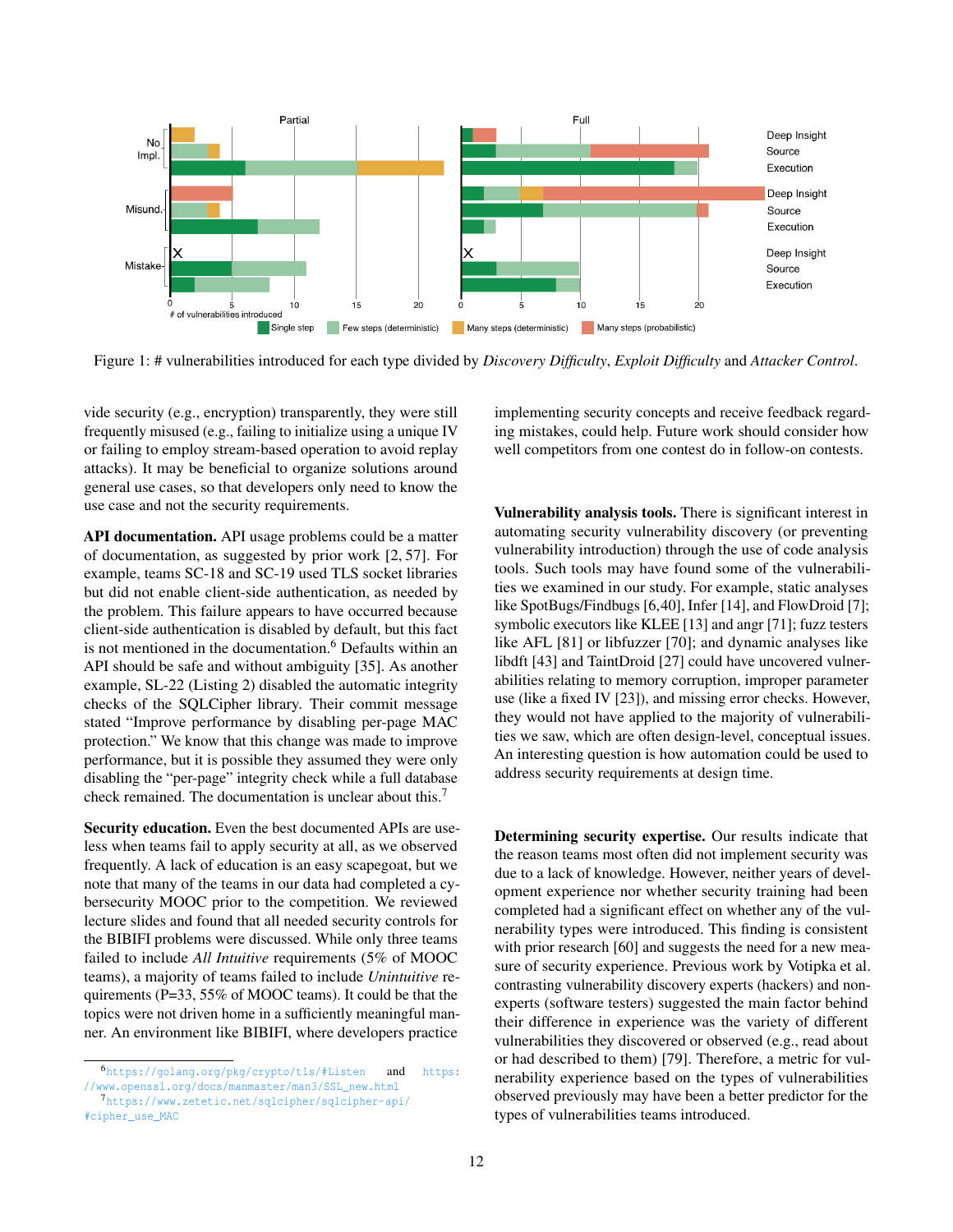# 7 Related Work

The original BIBIFI paper [\[66\]](#page-15-7) explored how different quantitative factors influenced the performance and security of contest submissions. This paper complements that analysis with in-depth, qualitative examination of the introduced vulnerabilities in a substantial sample of BIBIFI submissions (including a new programming problem, *multiuser database*).

The BIBIFI contest affords analysis of many attempts at the same problem in a context with far more ecological validity than a controlled lab study. This nicely complements prior work examining patterns in the introduction and identification of vulnerabilities in many contexts. We review and compare to some of this prior work here.

Measuring metadata in production code. Several researchers have used metadata from revision-control systems to examine vulnerability introduction. In two papers, Meneely et al. investigated metadata from PHP and the Apache HTTP server [\[50,](#page-14-24) [52\]](#page-14-25). They found that vulnerabilities are associated with higher-than-average code churn, committing authors who are new to the codebase, and editing others' code rather than one's own. Follow-up work investigating Chromium found that source code reviewed by more developers was more likely to contain a vulnerability, unless reviewed by someone who had participated in a prior vulnerability-fixing review [\[51\]](#page-14-26). Significantly earlier, Sliwerski et al. explored mechanisms for identifying bug-fix commits in the Eclipse CVS archives, finding, e.g., that fix-inducing changes typically span more files than other commits [\[73\]](#page-15-21). Perl et al. used metadata from Github and CVEs to train a classifier to identify commits that might contain vulnerabilities [\[62\]](#page-15-22).

Other researchers have investigated trends in CVEs and the National Vulnerability Database (NVD). Christey et al. examining CVEs from 2001–2006, found noticeable differences in the types of vulnerabilities reported for open- and closedsource operating-system advisories [\[20\]](#page-13-1). As a continuation, Chang et al. explored CVEs and the NVD from 2007–2010, showing that the percentage of high-attacker control vulnerabilities decreased over time, but that more than 80% of all examined vulnerabilities were exploitable via network access without authentication [\[19\]](#page-13-0). We complement this work by examining a smaller set of vulnerabilities in more depth. While these works focus on metadata about code commits and vulnerability reports, we instead examine the code itself.

Measuring cryptography problems in production code. Lazar et al. discovered that only 17% of cryptography vulnerabilities in the CVE database were caused by bugs in cryptographic libraries, while 83% were caused by developer misuse of the libraries [\[46\]](#page-14-27). This accords with our *Conceptual Error* results. Egele et al. developed an analyzer to recognize specific cryptographic errors and found that nearly 88% of Google Play applications using cryptographic APIs make at least one of these mistakes [\[26\]](#page-14-28). Kruger et al. performed a similar analysis of Android apps and found 95% made at least one misuse of a cryptographic API [\[45\]](#page-14-29). Other researchers used fuzzing and static analysis to identify problems with SSL/TLS implementations in libraries and in Android apps [\[28,](#page-14-30)[33\]](#page-14-31). Focusing on one particular application of cryptography, Reaves et al. uncovered serious vulnerabilities in mobile banking applications related to homemade cryptography, certificate validation, and information leakage [\[64\]](#page-15-23). These works examine specific types of vulnerabilities across many real-world programs; our contest data allows us to similarly investigate patterns of errors made when addressing similar tasks, but explore more types of vulnerabilities. Additionally, because all teams are building to the same requirement specification, we limit confounding factors inherent in the review of disparate code bases.

Controlled experiments with developers. In contrast to production-code measurements, other researchers have explored security phenomena through controlled experiments with small, security-focused programming tasks. Oliveira et al. studied developer misuse of cryptographic APIs via Java "puzzles" involving APIs with known misuse cases and found that neither cognitive function nor expertise correlated with ability to avoid security problems [\[60\]](#page-15-19). Other researchers have found, in the contexts of cryptography and secure password storage, that while simple APIs do provide security benefits, simplicity is not enough to solve the problems of poor documentation, missing examples, missing features, and insufficient abstractions [\[2,](#page-13-9) [56](#page-14-15)[–58\]](#page-14-16). Perhaps closest to our work, Finifter et al. compared different teams' attempts to build a secure web application using different tools and frameworks [\[29\]](#page-14-32). They found no relationship between programming language and application security, but that automated security mechanisms were effective in preventing vulnerabilities.

Other studies have experimentally investigated how effective developers are at looking for vulnerabilities. Edmundson et al. conducted an experiment in manual code review: no participant found all three previously confirmed vulnerabilities, and more experience was not necessarily correlated with more accuracy in code review [\[25\]](#page-14-33). Other work suggested that users found more vulnerabilities faster with static analysis than with black-box penetration testing [\[69\]](#page-15-24).

We further substantiate many of these findings in a different experimental context: larger programming tasks in which functionality and performance were prioritized along with security, allowing increased ecological validity while still maintaining some quasi-experimental controls.

### 8 Conclusion

Secure software development is challenging, with many proposed remediations and improvements. To know which interventions are likely to have the most impact requires understanding which security errors programmers tend to make,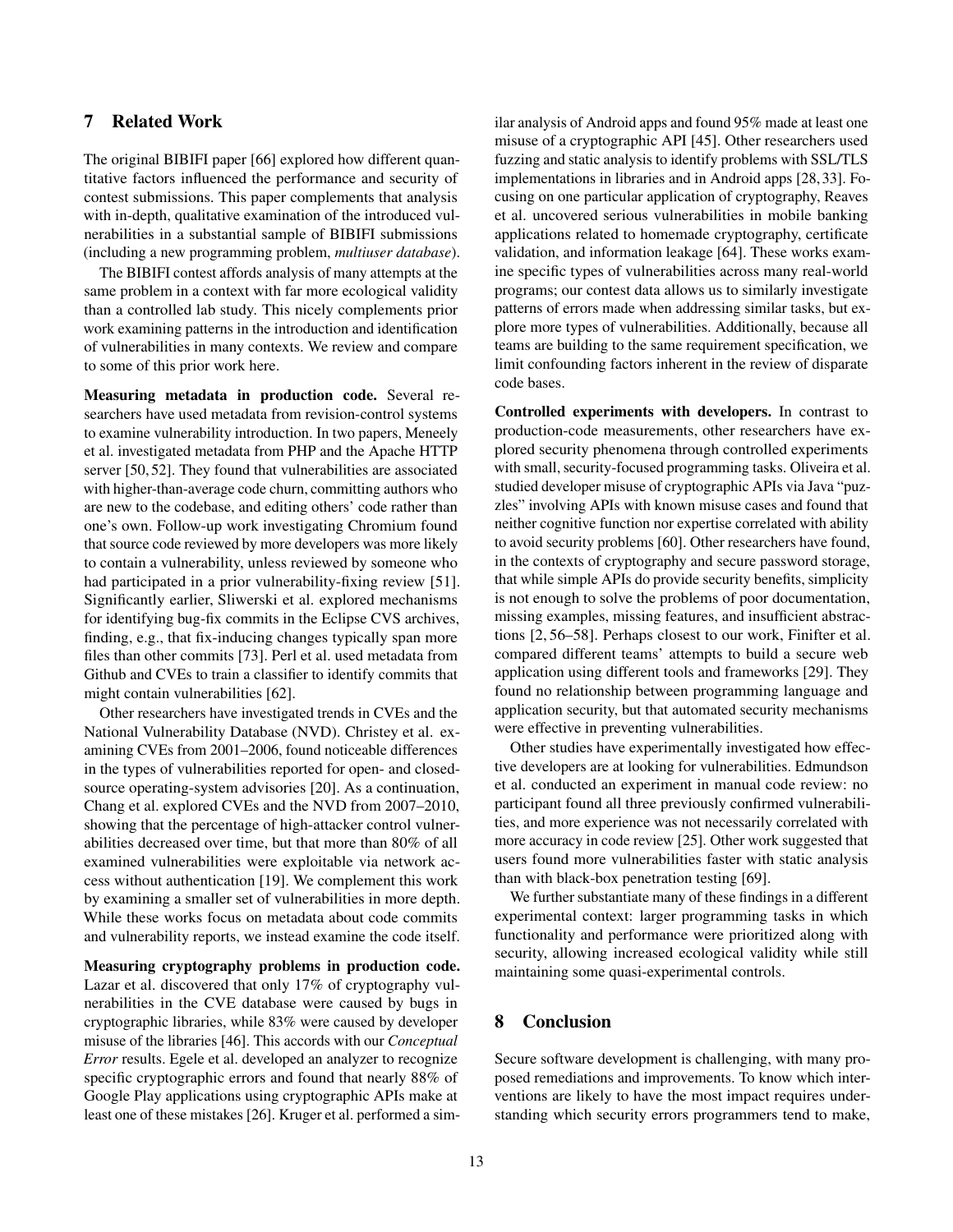and why. To this end, we presented a systematic, qualitative study of 94 program submissions to a secure-programming contest, each implementing one of three non-trivial, securityrelevant programming problems. Over about six months, we labeled 182 unique security vulnerabilities (some from the 866 exploits produced by competitors, some we found ourselves) according to type, attacker control, and exploitability, using iterative open coding. We also coded project features aligned with security implementation. We found implementation mistakes were comparatively less common than failures in security understanding—78% of projects failed to implement a key part of a defense, or did so incorrectly, while 21% made simple mistakes. Our results have implications for improving secure-programming APIs, API documentation, vulnerability-finding tools, and security education.

### Acknowledgments

We thank the anonymous reviewers who provided helpful comments on drafts of this paper. This project was supported by gifts from Accenture, AT&T, Galois, Leidos, Patriot Technologies, NCC Group, Trail of Bits, Synposis, ASTech Consulting, Cigital, SuprTek, Cyberpoint, and Lockheed Martin; by a grant from the NSF under award EDU-1319147; by DARPA under contract FA8750-15-2-0104; and by the U.S. Department of Commerce, National Institute for Standards and Technology, under Cooperative Agreement 70NANB15H330.

### References

- <span id="page-13-20"></span>[1] R. Abu-Salma, M. A. Sasse, J. Bonneau, A. Danilova, A. Naiakshina, and M. Smith. Obstacles to the adoption of secure communication tools. In *IEEE Symposium on Security and Privacy (S&P)*, S&P '17, pages 137–153, May 2017.
- <span id="page-13-9"></span>[2] Yasemin Acar, Michael Backes, Sascha Fahl, Simson Garfinkel, Doowon Kim, Michelle L Mazurek, and Christian Stransky. Comparing the usability of cryptographic apis. In *IEEE Symposium on Security and Privacy*, S&P '17, pages 154–171. IEEE, 2017.
- <span id="page-13-15"></span>[3] Yasemin Acar, Michael Backes, Sascha Fahl, Doowon Kim, Michelle L Mazurek, and Christian Stransky. You get where you're looking for: The impact of information sources on code security. In *IEEE Symposium on Security and Privacy*, S&P '16, pages 289–305. IEEE, 2016.
- <span id="page-13-16"></span>[4] Yasemin Acar, Christian Stransky, Dominik Wermke, Michelle L Mazurek, and Sascha Fahl. Security developer studies with github users: Exploring a convenience sample. In *Symposium on Usable Privacy and Security*, SOUPS '17, pages 81–95, 2017.
- <span id="page-13-2"></span>[5] Nuno Antunes and Marco Vieira. Comparing the effectiveness of penetration testing and static code analysis on the detection of sql injection vulnerabilities in web services. In *IEEE Pacific Rim International Symposium on Dependable Computing*, PRDC '09, pages 301–306, Washington, DC, USA, 2009. IEEE Computer Society.
- <span id="page-13-10"></span>[6] Philippe Arteau, Andrey Loskutov, Juan Dodero, and Kengo Toda. Spotbugs. <https://spotbugs.github.io/>, 2019.
- <span id="page-13-11"></span>[7] Steven Arzt, Siegfried Rasthofer, Christian Fritz, Eric Bodden, Alexandre Bartel, Jacques Klein, Yves Le Traon, Damien Octeau, and Patrick McDaniel. Flowdroid: Precise context, flow, field, object-sensitive and

lifecycle-aware taint analysis for android apps. *ACM SIGPALN Notices*, 49(6):259–269, 2014.

- <span id="page-13-17"></span>[8] Hala Assal and Sonia Chiasson. Security in the software development lifecycle. In *Symposium on Usable Privacy and Security*, SOUPS '18, pages 281–296, Baltimore, MD, 2018. USENIX Association.
- <span id="page-13-3"></span>[9] Andrew Austin and Laurie Williams. One technique is not enough: A comparison of vulnerability discovery techniques. In *International Symposium on Empirical Software Engineering and Measurement*, ESEM '11, pages 97–106, Washington, DC, USA, 2011. IEEE Computer Society.
- <span id="page-13-4"></span>[10] Dejan Baca, Bengt Carlsson, Kai Petersen, and Lars Lundberg. Improving software security with static automated code analysis in an industry setting. *Software: Practice and Experience*, 43(3):259–279, 2013.
- <span id="page-13-21"></span>[11] Yoav Benjamini and Yosef Hochberg. Controlling the False Discovery Rate: A Practical and Powerful Approach to Multiple Testing. *Journal of the Royal Statistical Society. Series B (Methodological)*, 57(1):289– 300, 1995.
- <span id="page-13-18"></span>[12] Diana Burley, Matt Bishop, Scott Buck, Joseph J. Ekstrom, Lynn Futcher, David Gibson, Elizabeth K. Hawthorne, Siddharth Kaza, Yair Levy, Herbert Mattord, and Allen Parrish. Curriculum guidelines for post-secondary degree programs in cybersecurity. Technical report, ACM, IEEE, AIS, and IFIP, 12 2017.
- <span id="page-13-12"></span>[13] Cristian Cadar, Daniel Dunbar, and Dawson Engler. Klee: Unassisted and automatic generation of high-coverage tests for complex systems programs. In *USENIX Conference on Operating Systems Design and Implementation*, OSDI '08, pages 209–224. USENIX Association, 2008.
- <span id="page-13-13"></span>[14] Cristiano Calcagno and Dino Distefano. Infer: An automatic program verifier for memory safety of c programs. In Mihaela Bobaru, Klaus Havelund, Gerard J. Holzmann, and Rajeev Joshi, editors, *NASA Formal Methods*, pages 459–465. Springer Berlin Heidelberg, 2011.
- <span id="page-13-23"></span>[15] A Colin Cameron and Pravin K Trivedi. *Regression Analysis of Count Data*, volume 53. Cambridge University Press, 2013.
- <span id="page-13-8"></span>[16] Ryan Camille. Computer and internet use in the united states: 2016. [https://www.census.gov/library/publications/](https://www.census.gov/library/publications/2018/acs/acs-39.html) [2018/acs/acs-39.html](https://www.census.gov/library/publications/2018/acs/acs-39.html), 2018.
- <span id="page-13-6"></span>[17] Center for Cyber Safety and Education. Global information security workforce study. Technical report, Center for Cyber Safety and Education, Clearwater, FL, 2017.
- <span id="page-13-7"></span>[18] Pravir Chandra. Software assurance maturity model. Technical report, Open Web Application Security Project, 04 2017.
- <span id="page-13-0"></span>[19] Yung-Yu Chang, Pavol Zavarsky, Ron Ruhl, and Dale Lindskog. Trend analysis of the cve for software vulnerability management. In *International Conference on Social Computing*, SocialCom '11, pages 1290–1293. IEEE, 2011.
- <span id="page-13-1"></span>[20] Steve Christey and Robert A Martin. Vulnerability type distributions in cve. [https://cwe.mitre.org/documents/vuln-trends/](https://cwe.mitre.org/documents/vuln-trends/index.html) [index.html](https://cwe.mitre.org/documents/vuln-trends/index.html), 2007.
- <span id="page-13-19"></span>[21] J. Cohen. *Statistical Power Analysis for the Behavioral Sciences*. Lawrence Erlbaum Associates, 1988.
- <span id="page-13-22"></span>[22] Harald Cramér. *Mathematical Methods of Statistics (PMS-9)*, volume 9. Princeton University Press, 2016.
- <span id="page-13-14"></span>[23] Felix Dörre and Vladimir Klebanov. Practical detection of entropy loss in pseudo-random number generators. In *ACM Conference on Computer and Communications Security*, CCS '16, pages 678–689, 2016.
- <span id="page-13-5"></span>[24] Adam Doupé, Marco Cova, and Giovanni Vigna. Why johnny can't pentest: An analysis of black-box web vulnerability scanners. In *International Conference on Detection of Intrusions and Malware, and Vulnerability Assessment*, DIMVA'10, pages 111–131, Berlin, Heidelberg, 2010. Springer-Verlag.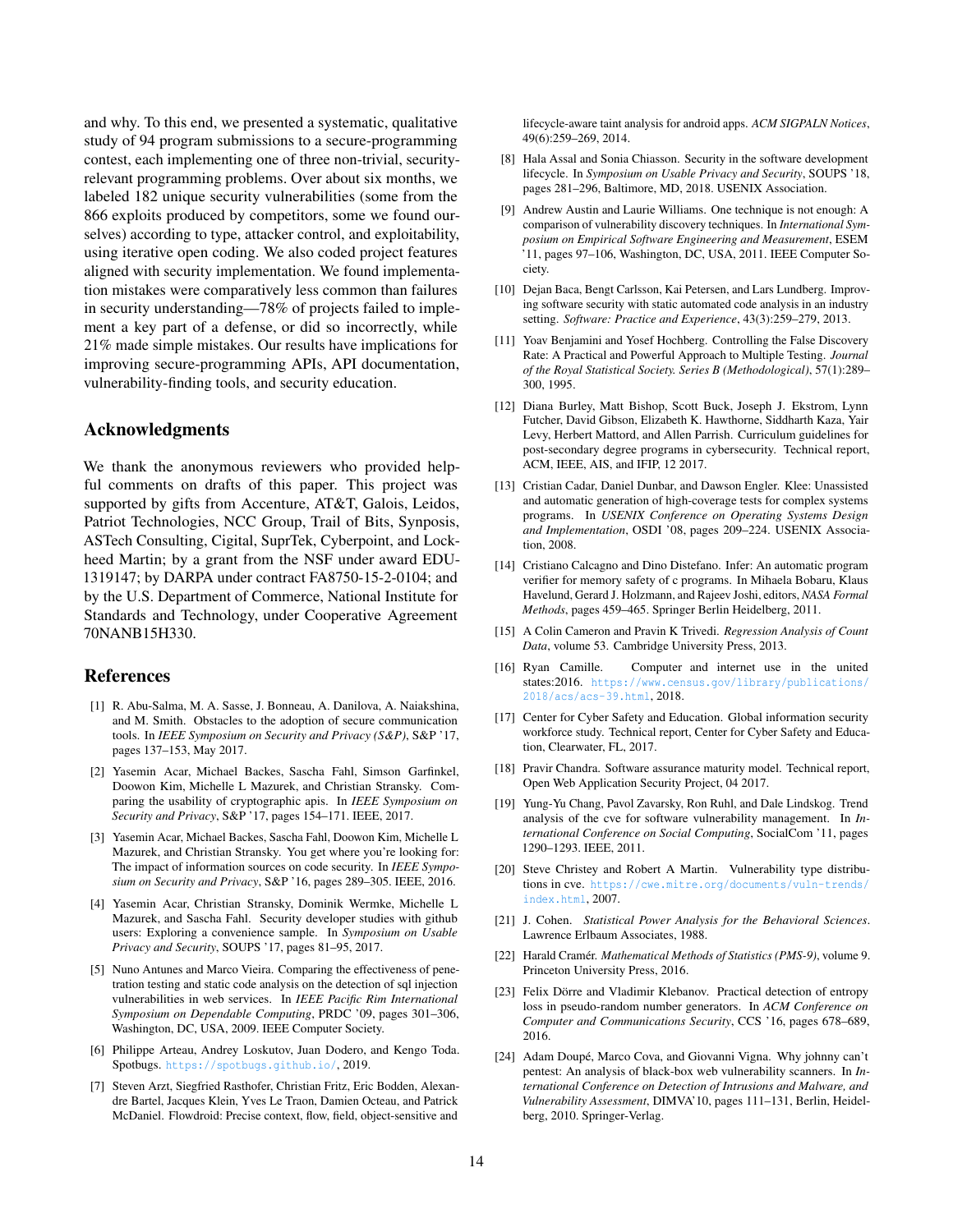- <span id="page-14-33"></span>[25] Anne Edmundson, Brian Holtkamp, Emanuel Rivera, Matthew Finifter, Adrian Mettler, and David Wagner. An empirical study on the effectiveness of security code review. In *International Conference on Engineering Secure Software and Systems*, ESSoS '13, pages 197–212, Berlin, Heidelberg, 2013. Springer-Verlag.
- <span id="page-14-28"></span>[26] Manuel Egele, David Brumley, Yanick Fratantonio, and Christopher Kruegel. An empirical study of cryptographic misuse in android applications. In *ACM Conference on Computer & communications security*, pages 73–84. ACM, 2013.
- <span id="page-14-11"></span>[27] William Enck, Peter Gilbert, Seungyeop Han, Vasant Tendulkar, Byung-Gon Chun, Landon P. Cox, Jaeyeon Jung, Patrick McDaniel, and Anmol N. Sheth. Taintdroid: An information-flow tracking system for realtime privacy monitoring on smartphones. *ACM Transactions on Computer Systems*, 32(2):5:1–5:29, 2014.
- <span id="page-14-30"></span>[28] Sascha Fahl, Marian Harbach, Thomas Muders, Lars Baumgärtner, Bernd Freisleben, and Matthew Smith. Why eve and mallory love android: An analysis of android ssl (in)security. In *ACM Conference on Computer and Communications Security*, CCS '12, pages 50–61. ACM, 2012.
- <span id="page-14-32"></span>[29] Matthew Finifter and David Wagner. Exploring the relationship between web application development tools and security. In *USENIX Conference on Web Application Development*, 2011.
- <span id="page-14-18"></span>[30] FIRST.org. Common vulnerability scoring system. [https://www.](https://www.first.org/cvss/calculator/3.0) [first.org/cvss/calculator/3.0](https://www.first.org/cvss/calculator/3.0), 2016. (Accessed 12-19-2016).
- <span id="page-14-22"></span>[31] Ronald A Fisher. On the interpretation of  $\chi^2$  from contingency tables, and the calculation of p. *Journal of the Royal Statistical Society*, 85(1):87–94, 1922.
- <span id="page-14-21"></span>[32] Karl Pearson F.R.S. On the criterion that a given system of deviations from the probable in the case of a correlated system of variables is such that it can be reasonably supposed to have arisen from random sampling. *Philosophical Magazine*, 50(302):157–175, 1900.
- <span id="page-14-31"></span>[33] Martin Georgiev, Subodh Iyengar, Suman Jana, Rishita Anubhai, Dan Boneh, and Vitaly Shmatikov. The most dangerous code in the world: Validating ssl certificates in non-browser software. In *ACM Conference on Computer and Communications Security*, CCS '12, pages 38–49, New York, NY, USA, 2012. ACM.
- <span id="page-14-8"></span>[34] Jennifer Goldbeck, Jonathan Katz, Michael Hicks, and Gang Qu. Coursera cybersecurity specialization. [https://www.coursera.org/](https://www.coursera.org/specializations/cyber-security) [specializations/cyber-security](https://www.coursera.org/specializations/cyber-security), 2019.
- <span id="page-14-9"></span>[35] Matthew Green and Matthew Smith. Developers are not the enemy!: The need for usable security apis. *IEEE Security & Privacy*, 14(5):40– 46, 2016.
- <span id="page-14-17"></span>[36] Julie M. Haney, Mary Theofanos, Yasemin Acar, and Sandra Spickard Prettyman. "we make it a big deal in the company": Security mindsets in organizations that develop cryptographic products. In *Symposium on Usable Privacy and Security*, SOUPS '18, pages 357–373, Baltimore, MD, 2018. USENIX Association.
- <span id="page-14-12"></span>[37] William R. Harris, Somesh Jha, Thomas W. Reps, and Sanjit A. Seshia. Program synthesis for interactive-security systems. *Formal Methods System Design*, 51(2):362–394, November 2017.
- <span id="page-14-19"></span>[38] Andrew F Hayes and Klaus Krippendorff. Answering the call for a standard reliability measure for coding data. *Communication Methods and Measures*, 1(1):77–89, 2007.
- <span id="page-14-2"></span>[39] Mariana Hentea, Harpal S Dhillon, and Manpreet Dhillon. Towards changes in information security education. *Journal of Information Technology Education: Research*, 5:221–233, 2006.
- <span id="page-14-13"></span>[40] David Hovemeyer and William Pugh. Finding bugs is easy. *ACM SIGPLAN Notices*, 39(12):92–106, December 2004.
- <span id="page-14-20"></span>[41] IEEE. IEEE spectrum: The top programming languages 2018. [https://spectrum.ieee.org/static/interactive-the](https://spectrum.ieee.org/static/interactive-the-top-programming-languages-2018)[top-programming-languages-2018](https://spectrum.ieee.org/static/interactive-the-top-programming-languages-2018), 2018.
- <span id="page-14-3"></span>[42] Melanie Jones. Why cybersecurity education matters. [https:](https://www.itproportal.com/features/why-cybersecurity-education-matters/) [//www.itproportal.com/features/why-cybersecurity](https://www.itproportal.com/features/why-cybersecurity-education-matters/)[education-matters/](https://www.itproportal.com/features/why-cybersecurity-education-matters/), 2019.
- <span id="page-14-14"></span>[43] Vasileios P. Kemerlis, Georgios Portokalidis, Kangkook Jee, and Angelos D. Keromytis. Libdft: Practical dynamic data flow tracking for commodity systems. In *ACM Conference on Virtual Execution Environments*, VEE '12, pages 121–132, 2012.
- <span id="page-14-7"></span>[44] Nick Kolakowski. Software developer jobs will increase through 2026. [https://insights.dice.com/2019/01/03/software](https://insights.dice.com/2019/01/03/software-developer-jobs-increase-2026/)[developer-jobs-increase-2026/](https://insights.dice.com/2019/01/03/software-developer-jobs-increase-2026/), 2019.
- <span id="page-14-29"></span>[45] Stefan Krüger, Johannes Späth, Karim Ali, Eric Bodden, and Mira Mezini. CrySL: An Extensible Approach to Validating the Correct Usage of Cryptographic APIs. In Todd Millstein, editor, *European Conference on Object-Oriented Programming*, ECOOP '18, pages 10:1– 10:27, Dagstuhl, Germany, 2018. Schloss Dagstuhl–Leibniz-Zentrum fuer Informatik.
- <span id="page-14-27"></span>[46] David Lazar, Haogang Chen, Xi Wang, and Nickolai Zeldovich. Why does cryptographic software fail?: A case study and open problems. In *Asia-Pacific Workshop on Systems*, page 7. ACM, 2014.
- <span id="page-14-4"></span>[47] Timothy C Lethbridge, Jorge Diaz-Herrera, Richard Jr J LeBlanc, and J Barrie Thompson. Improving software practice through education: Challenges and future trends. In *Future of Software Engineering*, pages 12–28. IEEE Computer Society, 2007.
- <span id="page-14-5"></span>[48] Gary McGraw, Sammy Migues, and Brian Chess. Software security framework | bsimm, 2009. (Accessed 05-22-2018).
- <span id="page-14-1"></span>[49] Gary McGraw and John Steven. Software [in]security: Comparing apples, oranges, and aardvarks (or, all static analysis tools are not created equal. [http://www.informit.com/articles/article.aspx?](http://www.informit.com/articles/article.aspx?p=1680863) [p=1680863](http://www.informit.com/articles/article.aspx?p=1680863), 2011. (Accessed 02-26-2017).
- <span id="page-14-24"></span>[50] A. Meneely, H. Srinivasan, A. Musa, A. R. Tejeda, M. Mokary, and B. Spates. When a patch goes bad: Exploring the properties of vulnerability-contributing commits. In *International Symposium on Empirical Software Engineering and Measurement*, ESEM '13, pages 65–74, Oct 2013.
- <span id="page-14-26"></span>[51] Andrew Meneely, Alberto C Rodriguez Tejeda, Brian Spates, Shannon Trudeau, Danielle Neuberger, Katherine Whitlock, Christopher Ketant, and Kayla Davis. An empirical investigation of socio-technical code review metrics and security vulnerabilities. In *International Workshop on Social Software Engineering*, pages 37–44. ACM, 2014.
- <span id="page-14-25"></span>[52] Andrew Meneely and Oluyinka Williams. Interactive churn metrics: Socio-technical variants of code churn. *ACM SIGSOFT Software Engineering Notes*, 37(6):1–6, 2012.
- <span id="page-14-6"></span>[53] Microsoft. Microsoft security development lifecycle practices. [https://www.microsoft.com/en-us/securityengineering/](https://www.microsoft.com/en-us/securityengineering/sdl/practices) [sdl/practices](https://www.microsoft.com/en-us/securityengineering/sdl/practices), 2019.
- <span id="page-14-0"></span>[54] MITRE. Cve. <https://cve.mitre.org/>, 2019.
- <span id="page-14-23"></span>[55] MITRE. Cwe: Common weakness enumeration. [https://cwe.mitre.](https://cwe.mitre.org/data/definitions/1000.html/) [org/data/definitions/1000.html/](https://cwe.mitre.org/data/definitions/1000.html/), 2019.
- <span id="page-14-15"></span>[56] Alena Naiakshina, Anastasia Danilova, Eva Gerlitz, Emanuel von Zezschwitz, and Matthew Smith. "if you want, i can store the encrypted password": A password-storage field study with freelance developers. In *Conference on Human Factors in Computing Systems*, CHI '19, pages 140:1–140:12, New York, NY, USA, 2019. ACM.
- <span id="page-14-10"></span>[57] Alena Naiakshina, Anastasia Danilova, Christian Tiefenau, Marco Herzog, Sergej Dechand, and Matthew Smith. Why do developers get password storage wrong?: A qualitative usability study. In *ACM Conference on Computer and Communications Security*, CCS '17, pages 311–328. ACM, 2017.
- <span id="page-14-16"></span>[58] Alena Naiakshina, Anastasia Danilova, Christian Tiefenau, and Matthew Smith. Deception task design in developer password studies: Exploring a student sample. In *Symposium on Usable Privacy and Security*, SOUPS '18, pages 297–313, Baltimore, MD, 2018. USENIX Association.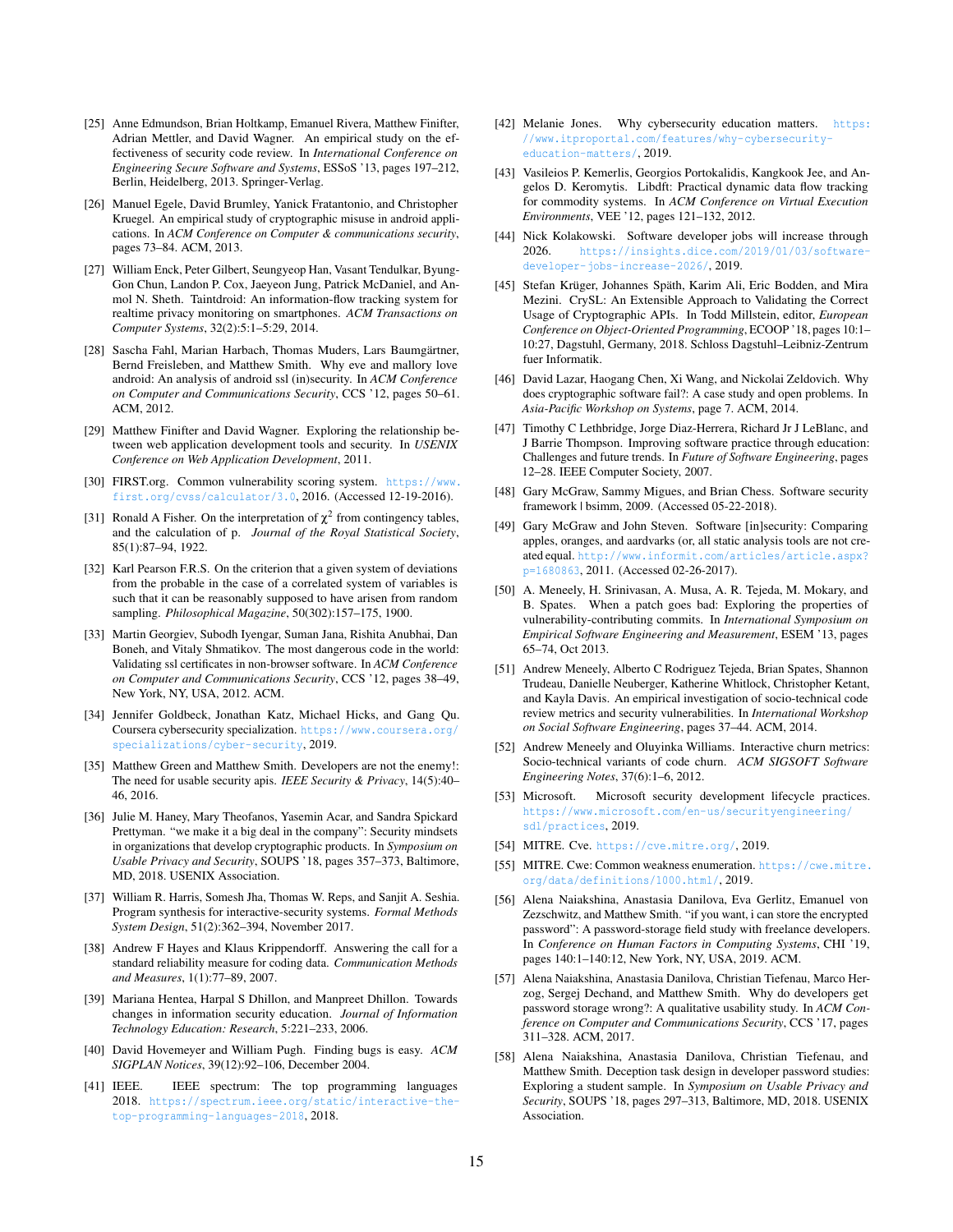- <span id="page-15-4"></span>[59] William Newhouse, Stephanie Keith, Benjamin Scribner, and Greg Witte. Nist special publication 800-181, the nice cybersecurity workforce framework. Technical report, National Institute of Standards and Technology, 08 2017.
- <span id="page-15-19"></span>[60] Daniela Seabra Oliveira, Tian Lin, Muhammad Sajidur Rahman, Rad Akefirad, Donovan Ellis, Eliany Perez, Rahul Bobhate, Lois A. DeLong, Justin Cappos, and Yuriy Brun. API blindspots: Why experienced developers write vulnerable code. In *Symposium on Usable Privacy and Security*, SOUPS '18, pages 315–328, Baltimore, MD, 2018. USENIX Association.
- <span id="page-15-18"></span>[61] OWASP. Top 10-2017 top 10. [https://www.owasp.org/index.](https://www.owasp.org/index.php/Top_10-2017_Top_10) [php/Top\\_10-2017\\_Top\\_10](https://www.owasp.org/index.php/Top_10-2017_Top_10), 2017.
- <span id="page-15-22"></span>[62] Henning Perl, Sergej Dechand, Matthew Smith, Daniel Arp, Fabian Yamaguchi, Konrad Rieck, Sascha Fahl, and Yasemin Acar. Vccfinder: Finding potential vulnerabilities in open-source projects to assist code audits. In *ACM SIGSAC Conference on Computer and Communications Security*, CCS '15, pages 426–437, New York, NY, USA, 2015. ACM.
- <span id="page-15-16"></span>[63] Adrian E Raftery. Bayesian model selection in social research. *Sociological Methodology*, pages 111–163, 1995.
- <span id="page-15-23"></span>[64] Bradley Reaves, Nolen Scaife, Adam M Bates, Patrick Traynor, and Kevin RB Butler. Mo (bile) money, mo (bile) problems: Analysis of branchless banking applications in the developing world. In *USENIX Security Symposium*, USENIX Security '15, pages 17–32, 2015.
- <span id="page-15-5"></span>[65] Tony Rice, Josh Brown-White, Tania Skinner, Nick Ozmore, Nazira Carlage, Wendy Poland, Eric Heitzman, and Danny Dhillon. Fundamental practices for secure software development. Technical report, Software Assurance Forum for Excellence in Code, 04 2018.
- <span id="page-15-7"></span>[66] Andrew Ruef, Michael Hicks, James Parker, Dave Levin, Michelle L. Mazurek, and Piotr Mardziel. Build it, break it, fix it: Contesting secure development. In *ACM Conference on Computer and Communications Security*, CCS '16, pages 690–703, New York, NY, USA, 2016. ACM.
- <span id="page-15-0"></span>[67] Nick Rutar, Christian B. Almazan, and Jeffrey S. Foster. A comparison of bug finding tools for java. In *International Symposium on Software Reliability Engineering*, ISSRE '04, pages 245–256, Washington, DC, USA, 2004. IEEE Computer Society.
- <span id="page-15-17"></span>[68] J. H. Saltzer and M. D. Schroeder. The protection of information in computer systems. *Proc. of the Symposium on Operating System Principles*, 63(9):1278–1308, Sep. 1975.
- <span id="page-15-24"></span>[69] Riccardo Scandariato, James Walden, and Wouter Joosen. Static analysis versus penetration testing: A controlled experiment. In *International Symposium on Software Reliability Engineering*, ISSRE '13, pages 451– 460. IEEE, 2013.
- <span id="page-15-8"></span>[70] K Serebryany. libfuzzer. [https://llvm.org/docs/LibFuzzer.](https://llvm.org/docs/LibFuzzer.html) [html](https://llvm.org/docs/LibFuzzer.html), 2015.
- <span id="page-15-9"></span>[71] Y. Shoshitaishvili, R. Wang, C. Salls, N. Stephens, M. Polino, A. Dutcher, J. Grosen, S. Feng, C. Hauser, C. Kruegel, and G. Vigna. Sok: (state of) the art of war: Offensive techniques in binary analysis. In *Symposium on Security and Privacy*, S&P '16, pages 138–157, 2016.
- <span id="page-15-1"></span>[72] Yan Shoshitaishvili, Michael Weissbacher, Lukas Dresel, Christopher Salls, Ruoyu Wang, Christopher Kruegel, and Giovanni Vigna. Rise of the hacrs: Augmenting autonomous cyber reasoning systems with human assistance. In *ACM Conference on Computer and Communications Security*, CCS '17. ACM, 2017.
- <span id="page-15-21"></span>[73] Jacek Śliwerski, Thomas Zimmermann, and Andreas Zeller. When do changes induce fixes? *SIGSOFT Software Engineering Notes*, 30(4):1– 5, May 2005.
- <span id="page-15-13"></span>[74] Anselm Strauss and Juliet Corbin. *Basics of Qualitative Research*, volume 15. Newbury Park, CA: Sage, 1990.
- <span id="page-15-2"></span>[75] Larry Suto. Analyzing the effectiveness and coverage of web application security scanners. Technical report, BeyondTrust, Inc, 2007.
- <span id="page-15-3"></span>[76] Larry Suto. Analyzing the accuracy and time costs of web application security scanners. Technical report, BeyondTrust, Inc, 2010.

<span id="page-15-25"></span>

Figure 2: Histogram of team size split by competition.

- <span id="page-15-6"></span>[77] Patrick Thibodeau. India to overtake u.s. on number of developers by 2017. [https://www.computerworld.com/article/](https://www.computerworld.com/article/2483690/it-careers/india-to-overtake-u-s--on-number-of-developers-by-2017.html) [2483690/it-careers/india-to-overtake-u-s--on-number](https://www.computerworld.com/article/2483690/it-careers/india-to-overtake-u-s--on-number-of-developers-by-2017.html)[of-developers-by-2017.html](https://www.computerworld.com/article/2483690/it-careers/india-to-overtake-u-s--on-number-of-developers-by-2017.html), 2013.
- <span id="page-15-12"></span>[78] Tyler W. Thomas, Madiha Tabassum, Bill Chu, and Heather Lipford. Security during application development: An application security expert perspective. In *Conference on Human Factors in Computing Systems*, CHI '18, pages 262:1–262:12, New York, NY, USA, 2018. ACM.
- <span id="page-15-20"></span>[79] D. Votipka, R. Stevens, E. Redmiles, J. Hu, and M. Mazurek. Hackers vs. testers: A comparison of software vulnerability discovery processes. In *IEEE Symposium on Security and Privacy*, S&P '18, pages 374–391, May 2018.
- <span id="page-15-15"></span>[80] Arnold D Well and Jerome L Myers. *Research Design & Statistical Analysis*. Psychology Press, 2nd edition, 2003.
- <span id="page-15-10"></span>[81] Michal Zalewski. American fuzzing lop (afl). [http://lcamtuf.](http://lcamtuf.coredump.cx/afl/) [coredump.cx/afl/](http://lcamtuf.coredump.cx/afl/), 2014.

### <span id="page-15-11"></span>A Additional Contest Details

To provide additional context for our results, this appendix includes a more thorough breakdown of the sampled population along with the number of breaks and vulnerabilities for each competition. Specifically, Table [4](#page-16-1) presents statistics for several team, participant demographic characteristics, and counts of break submissions and unique vulnerabilities introduced divided by competition and Figure [2](#page-15-25) shows the variation in team sizes across the four competitions.

### <span id="page-15-14"></span>B Additional Coding

In addition to the project variables identified to have significant effect on the types of vulnerabilities introduced, we coded several other variables. This appendix describes the full set of project variables we coded. Table [5](#page-16-2) provides a summary of all the variables.

One potential reason for vulnerabilities introduction is due to hard to understand code. If team members cannot comprehend the code, then misunderstandings could occur that lead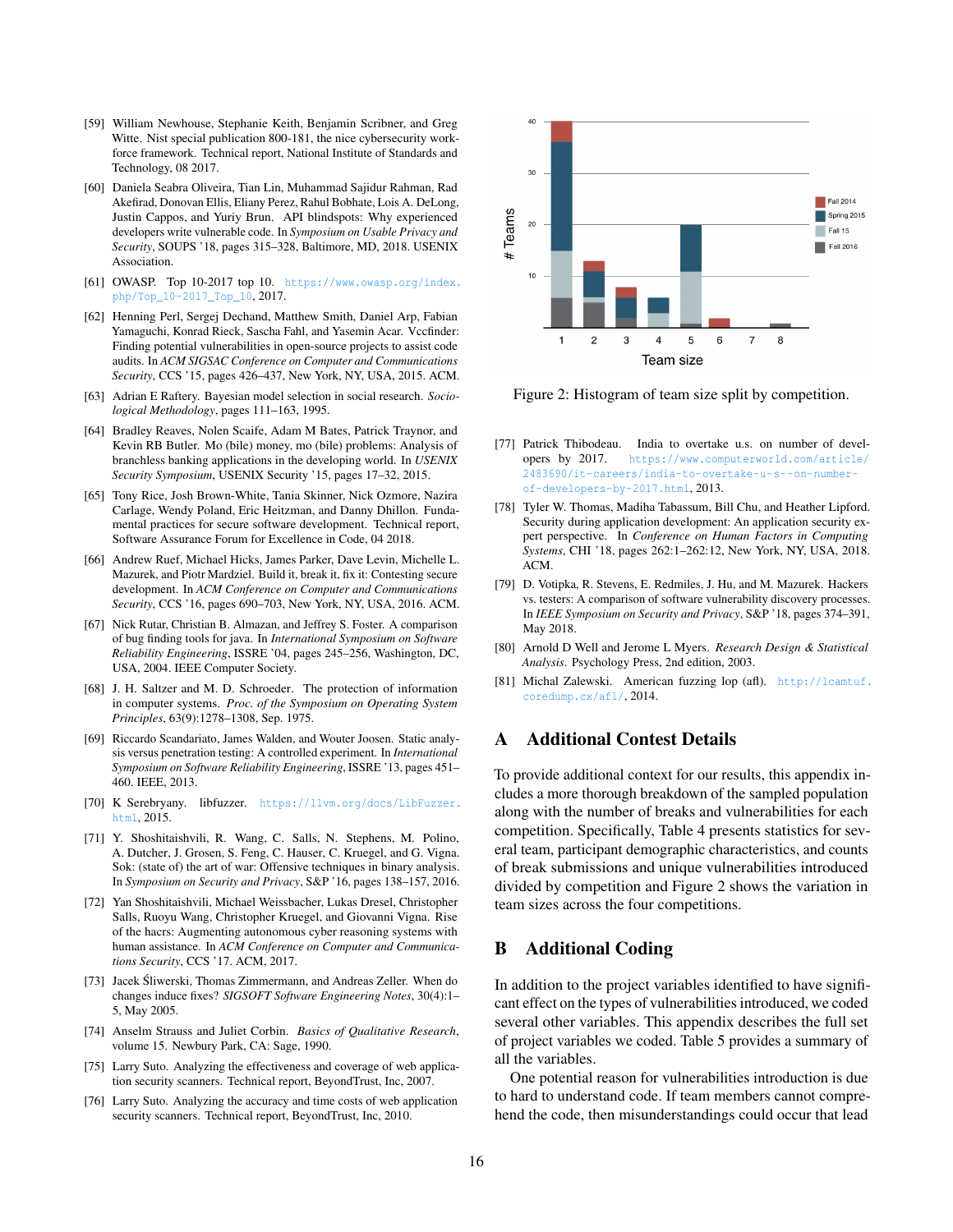<span id="page-16-1"></span>

| <b>Contest</b>       | Fall $14(SL)$ | Spring $15(SL)$ | Fall $15(SC)$ | Fall $16 \, (\text{MD})$ | <b>Total</b> |
|----------------------|---------------|-----------------|---------------|--------------------------|--------------|
| # Teams              | 10            | 42              | 27            | 15                       | 94           |
| # Contestants        | 26            | 100             | 86            | 35                       | 247          |
| $\%$ Male            | $46 \%$       | $92\%$          | $87\%$        | 80%                      | 84 %         |
| % Female             | $12\%$        | $4\%$           | 8%            | 3%                       | 6%           |
| Age                  | 22.9/18/30    | 35.3/20/58      | 32.9/17/56    | 24.5/18/40               | 30.1/17/58   |
| % with CS degrees    | $85\%$        | 39 $%$          | 35%           | 57 $%$                   | 45 $%$       |
| Years programming    | 2.9/1/4       | 9.7/0/30        | 9.6/2/37      | 9.6/3/21                 | 8.9/0/37     |
| Team size            | 2.6/1/6       | 2.4/1/5         | 3.2/1/5       | 2.3/1/8                  | 2.7/1/8      |
| # PLs known per team | 6.4/3/14      | 6.9/1/22        | 8.0/2/17      | 7.9/1/17                 | 7.4/1/22     |
| % MOOC               | $0\%$         | 100 $%$         | 91%           | 53%                      | 76%          |
| # Breaks             | 30            | 334             | 242           | 260                      | 866          |
| # Vulnerabilities    | 12            | 41              | 64            | 65                       | 182          |

Table 4: Demographics of participants from sampled teams along with the number of breaks submitted and vulnerabilities introduced per competition. Some participants declined to specify gender. Slashed values represent mean/min/max

<span id="page-16-2"></span>

| <b>Variable</b>             | <b>Levels</b> | <b>Description</b>                                                                                                                          | Alpha |
|-----------------------------|---------------|---------------------------------------------------------------------------------------------------------------------------------------------|-------|
| Modular                     | T/F           | Whether the project is segmented into a set of functions and classes each performing<br>small subcomponents of the project                  |       |
| Variable Naming             | T/F           | Whether the author used variable names that indicated the purpose of the variable                                                           |       |
| Whitespace                  | T/F           | Whether the author used whitespace (i.e., indentation and new lines) to allow the reader<br>to easily infer control-flow and variable scope |       |
| <i>Comments</i>             | T/F           | Whether the author included comments to explain blocks of the project                                                                       | 0.89  |
| Economy of Mechanism        | T/F           | How complicated are the implementations of security relevant functions                                                                      | 0.84  |
| <b>Minimal Trusted Code</b> | T/F           | Whether security relevant functions are implemented once or re-implemented each time<br>they are needed                                     | 0.84  |

Table 5: Summary of the project codebook.

to more vulnerabilities. To determine whether this was the case, we coded each project according to several readability measures. These included whether the project was broken into several single-function sub-components (Modularity), whether the team used variable and function names representative of the semantic role of the associated variable or function (Variable Naming), whether whitespace was used to make it easy to visualize control-flow and variable scope (Whitespace), and whether comments were included throughout the program to summarize relevant details (Comments).

In addition to the readability metrics, we identified whether each project followed common secure development best practices [\[12,](#page-13-18) pg. 32-36], specifically *Economy of Mechanism* and *Minimal Trusted Code*.

When coding *Economy of Mechanism*, if the reviewer judged that the project only included necessary steps to provided the intended security properties, then the project's security was marked as economical. For example, one project submitted to the secure log problem added a constant string to the end of each access log event before encrypting. In addition to using a message authentication code to ensure integrity, they checked that this hardcoded string was unchanged after decryption as part of their integrity check. system vulnerable if a known-plaintext attack exists. Because removing this unnecessary additional step would not sacrifice security, we coded this project was not marked as economical.

*Minimal Trusted Code* was measured by checking whether the security-relevant functionality was implemented in multiple locations in the codebase. Projects passed this check if they created a single function for each security function (e.g., encryption, access control checks, etc.) and called that function throughout the project. The alternative—copying and pasting code wherever security functionality was needed—is likely to lead to mistakes if each code segment is not updated whenever changes are necessary.

### <span id="page-16-0"></span>C Regression Analysis

For each subclass of vulnerability types, we performed a poisson regression [\[15,](#page-13-23) 67-106] to understand whether any of the team's characteristics or their programming decisions influenced the vulnerabilities they introduced. In this appendix, we provide an extended discussion of this analysis, focusing on the full set of covariates included in each initial model, our model selection process, and the results omitted from the main paper due to their lack of significant results or poor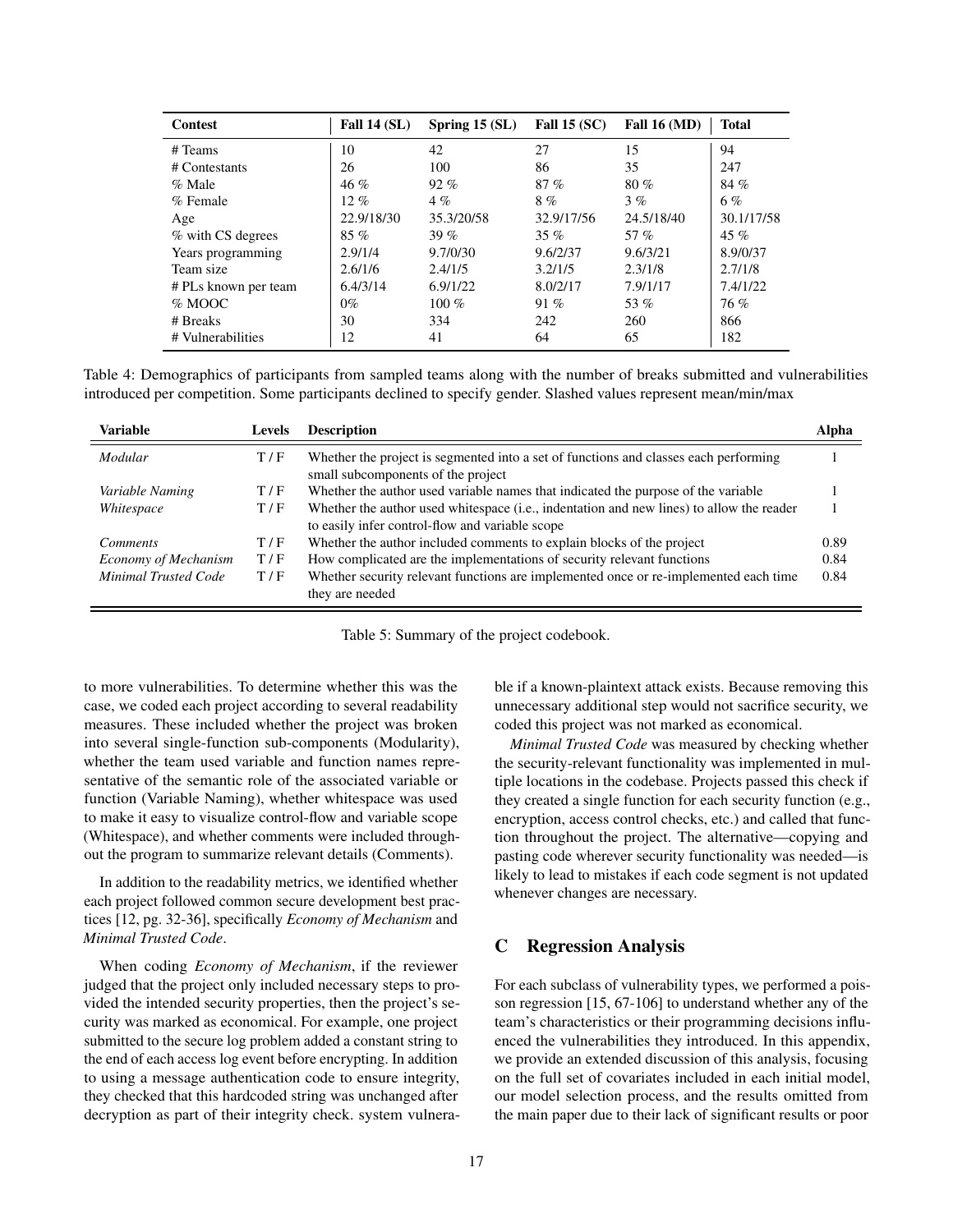model fit.

# C.1 Initial Covariates

As a baseline, all regression models included factors related to the language used (*Type Safety* and *Popularity*), team characteristics (development experience and security education), and the associated problem in each initial model. These base covariates were used to understand the effect of a team's intrinsic characteristics, their development environment, and the specific problem specification. The *Type Safety* variable identified whether each project was statically typed (e.g., Java or Go, but not C or C++), dynamically typed (e.g., Python, Ruby), or C/C++ (*Type Safety*).

For *Misunderstanding* regressions—one for each subclass— , the *Bad Choice* regression only included the baseline covariates and the *Conceptual Error* regression added the type of the library (*Library Type*) to see if the type of library used had an effect on developer success. The project's *Library Type* was one of three categories based on the libraries used (*Library Type*): no library used (*None*), a standard library provided with the language (e.g., PyCrypto for Python) (*Language*), or a non-standard library (*3rd Party*).

The *No Implementation* regressions only included the base set of covariates. Additionally, because the *Some Intuitive* vulnerabilities only occurred in the MD problem, we did not include problem as a covariate in the *Some Intuitive* regression.

In addition to these baseline covariates, the *Mistake* regression added the *Minimal Trusted Code* and *Economy of Mechanism* variables, whether the team used test cases during the build phase, and the number of lines of code in the project. These additional covariates were chosen as we expect smaller, simpler, and more rigorously tested code to include less mistakes.

### C.2 Model Selection

We calculated the Bayseian Information Criterion (BIC)—a standard metric for model fit [\[63\]](#page-15-16)—for all possible combinations of the initial factors. To determine the optimal model and avoid overfitting, we selected the minimum BIC model.

Because our study is only semi-controlled, there are a large number of covariates which must be accounted for in each regression. Therefore, our regressions were only able to identify large effects [\[21\]](#page-13-19). Note, for this reason, we also did not

include any interaction variables in our regressions. Including interaction variables would have reduced the power of each model significantly and precluded finding even very large effects. Further, due to the sparse nature of our data (e.g., many languages and libraries were used, in many cases only by one team), some covariates could only be included in an aggregated form, which limits the specificity of the analysis. Future, more focused work should consider these interactions and more detailed questions.

### C.3 Results

Tables [6](#page-17-0)[–10](#page-18-0) provide the results of each of the regressions that were not included in the main text of the paper.

<span id="page-17-0"></span>

| Variable                           | Value      | Log<br><b>Estimate</b> | CІ                            | <i>p</i> -value |
|------------------------------------|------------|------------------------|-------------------------------|-----------------|
| Popularity                         | C $(91.5)$ | 1.03                   | [0.98, 1.09]                  | 0.23            |
| *Significant effect<br>definition) |            |                        | $-$ Base case (Estimate=1, by |                 |

Table 6: Summary of regression over *Bad Choice* vulnerabilities. Pseudo  $R^2$  measures for this model were 0.02 (McFadden) and 0.03 (Nagelkerke).

| Variable                              | Value         | Log<br><b>Estimate</b> | CI                         | <i>p</i> -value |
|---------------------------------------|---------------|------------------------|----------------------------|-----------------|
| <b>MOOC</b>                           | False<br>True | 1.76                   | [0.70, 4.34]               | 0.23            |
| *Significant effect<br>by definition) |               |                        | $-$ Base case (Estimate=1, |                 |

Table 7: Summary of regression over *Conceptual Error* vulnerabilities. Pseudo  $R^2$  measures for this model were 0.01 (McFadden) and 0.02 (Nagelkerke).

|                                 |       | Log             |                                    |            |
|---------------------------------|-------|-----------------|------------------------------------|------------|
| Variable                        | Value | <b>Estimate</b> | CI                                 | $p$ -value |
| Yrs. Experience                 | 8.9   | 1.12            | [0.82, 1.55]                       | 0.47       |
| *Significant effect<br>inition) |       |                 | $-$ Base case (Estimate=1, by def- |            |

Table 8: Summary of regression over *All Intuitive* vulnerabilities. Pseudo *R* <sup>2</sup> measures for this model were 0.06 (McFadden) and 0.06 (Nagelkerke).